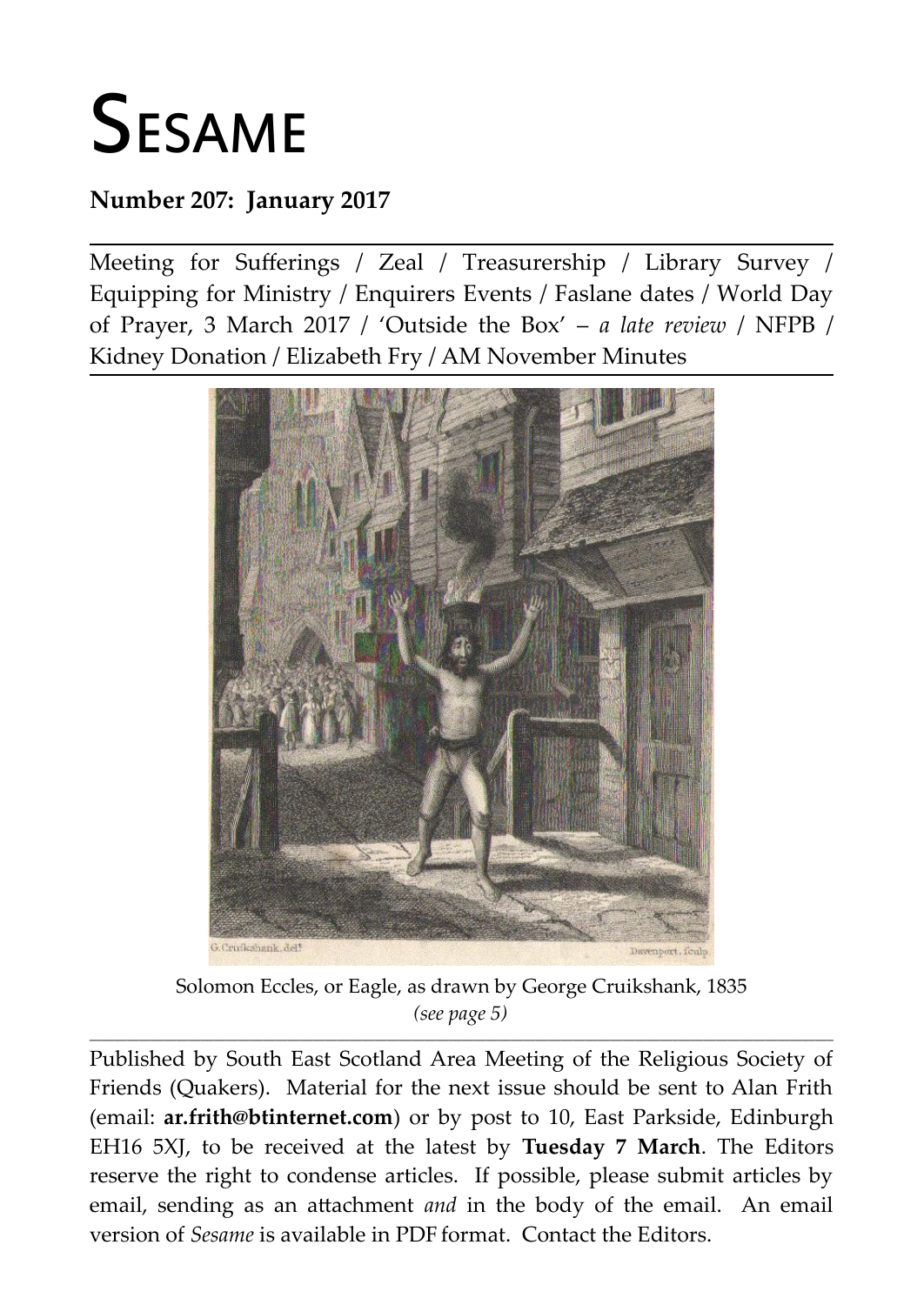#### 2

# SOUTH EAST SCOTLAND AREA MEETING

### **HAPPY NEW YEAR!**

### **The next Area Meeting will be held at Edinburgh Meeting House on Monday, 23 January 2017, starting at 7.00 pm and finishing by 9.00 pm.**

Our Area Meetings are changing this year. This is the first of the evening meetings for church affairs. They are open to everyone but when we agreed the changes, we asked each local meeting, the treasurers, trustees, elders, overseers and nominations committee to appoint someone to attend as 'core representatives'.

The first full day new-style Area Meeting will be in Polmont on Saturday, 18 March. Preparations for it have already started!

At our meeting on 23 January we have a full business agenda, including setting up a Meeting for Worship for the solemnization of a marriage.

I hope to see you there, Friends.

**Elizabeth Allen** Clerk, SE Scotland AM

### **DRAFT AGENDA**

*Worship*  Introductions

Minutes of last meeting, 19 November, 2016

Matters arising

Memorial Meeting for Marjorie Farquharson

Membership matters, including a request for termination of the membership of various Friends who have lost contact with the meeting

AM Nominations Committee report

Conferences: QPSW Spring Conference; QCCIR conference, *Spirituality and the End of Life*

Appointment to Quaker Life Central Committee

Marriage of Sarah Martin and Calum Macuisdean

Received from Central Edinburgh Local Meeting: Minute 2016/11/07 'A memorial minute', and the memorial minute for Elisabeth Carnall

Received from Central Edinburgh Local Meeting: Minute 2016/11/09 'A bequest', concerning Sylvia Marshall

Elisabeth Carnall's legacy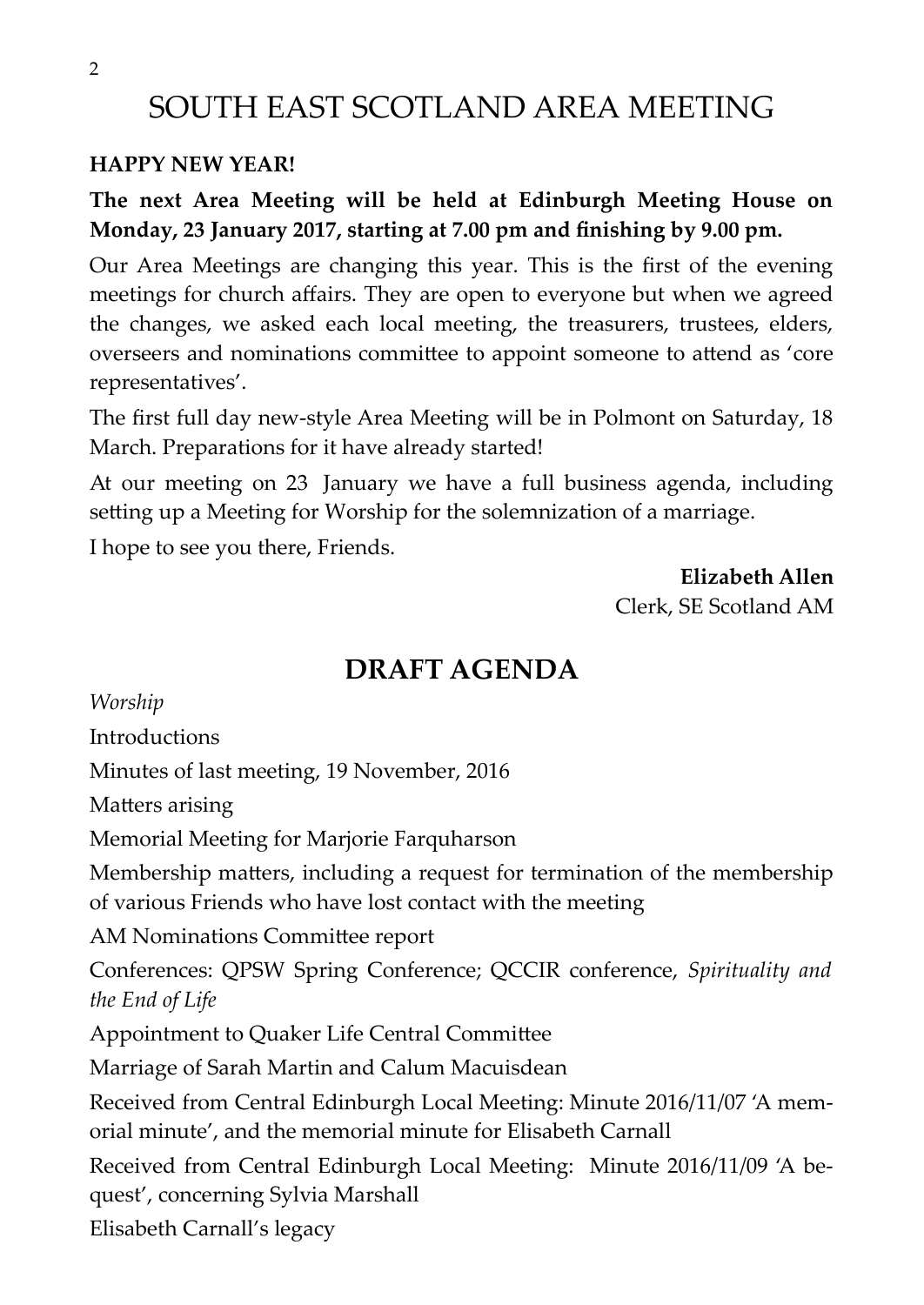Meeting for Sufferings report (*see below*) Yearly Meeting Gathering 2017 Correspondence and notices AOCB Closing minute

# **Meeting for Sufferings, 3 December 2016**

This meeting was almost entirely taken up with information being shared with or *via* Meeting for Sufferings; what follows are a few summaries of things Friends may find interesting and which some may wish to pursue further.

All the papers for the meeting are available online at

### **http://www.quaker.org.uk/documents/meeting-for-sufferings-agendapapers-package-december-2016**

where much more detailed information about these and other matters is available.

### *Finance report*

An overall summary: we have the same deficit as last year, that is, about £750,000 out of £11 million. A further  $£2$  million is available from 'legacy funding' for new projects. The Hospitality Company, which manages Friends House and Swarthmore Hall, represents nearly half of centrallyfunded staff, but turns a profit for us as a whole, which goes for our 'charitable work'.

### *Quaker Council for European Affairs*

QCEA revised its constitutional arrangements. What is our role in Europe as Brexit unrolls? Our commitment is to Europe as a community, not as an institution; our calling is to work for peace in Europe as elsewhere.

### *Decriminalisation of the possession, for personal use, of all drugs*

This, Friends will remember, was raised as a concern by Cornwall AM. It had generated lots of feedback from AMs (including ours) following a request from Sufferings; but no unity, either among AMs or at this meeting. In particular, no instruction was given for any central action in aid of Cornwall's hope that this consultation "will lead to BYM agreeing to support decriminalisation and issuing a statement to that effect".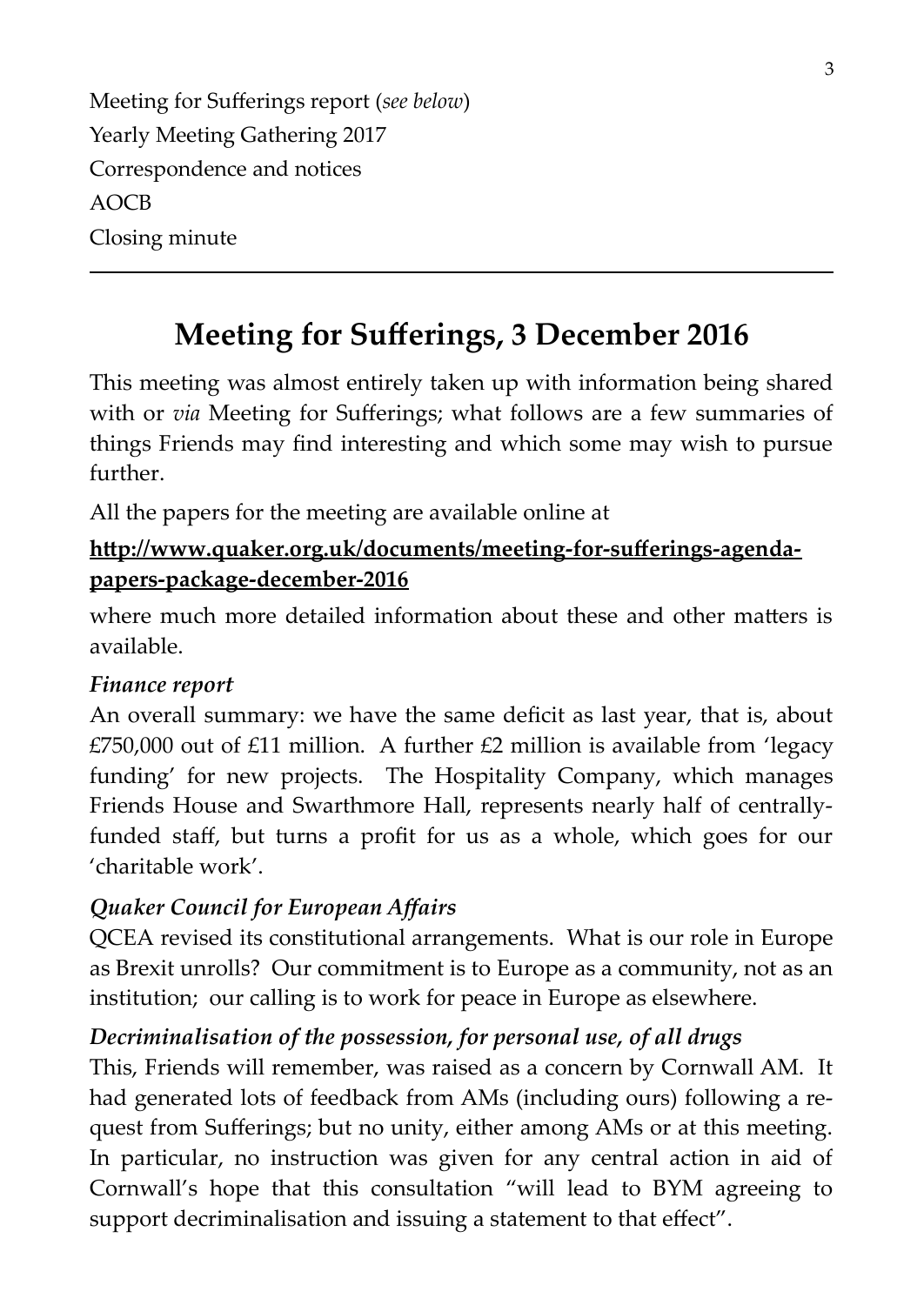4

### *Book of Discipline Revision Preparation Group*

The Group will now *recommend* a new Book of Discipline, because the Church Government parts of the existing one are not 'fit for purpose'. The matter would come to Yearly Meeting in 2018.

The Group proposes to separate two aspects of the Church Government parts – "principles and background" on the one hand, and details of "operational processes" on the other -- the first in the Book, the rest in 'handbooks', responsibility for which should be delegated to Meeting for Sufferings.

The *Reading Quaker Faith & Practice* project has been very successful; feedback, responding to the question "What have you learned?", will be coming to us soon.

### *Vision for a Criminal Justice System*

The paper drafted by the Crime, Community and Justice sub-committee of Quaker Peace & Social Witness Central Committee had been endorsed by QPSWCC and put out for consultation, in the hope not just of feedback (of which there was a *lot –* see the Meeting for Sufferings website) but to test whether it is representative of where Friends stand. On this, there is no conclusion, so far.

### *Quaker Life report*

Our Friend Jocelyn Bell Burnell, Co-Clerk of Quaker Life Central Committee, presented the report, and in doing so asked some very pointed questions about the reporting process as currently carried out.

**Henry S. Thompson**

# **CEILIDH**

### **Edinburgh Meeting House – Saturday 28 January**

**Children's Activities 4.30 – 6.00**

**Food 6.00 – 7.00**

**Dancing/Entertainment 7.00 – 9.00**

*Please contact RACHEL FRITH if you can bring food, and DAVID STERRATT if you can perform a 'turn' (contact details in the Book of Members).*

# **ALL WELCOME**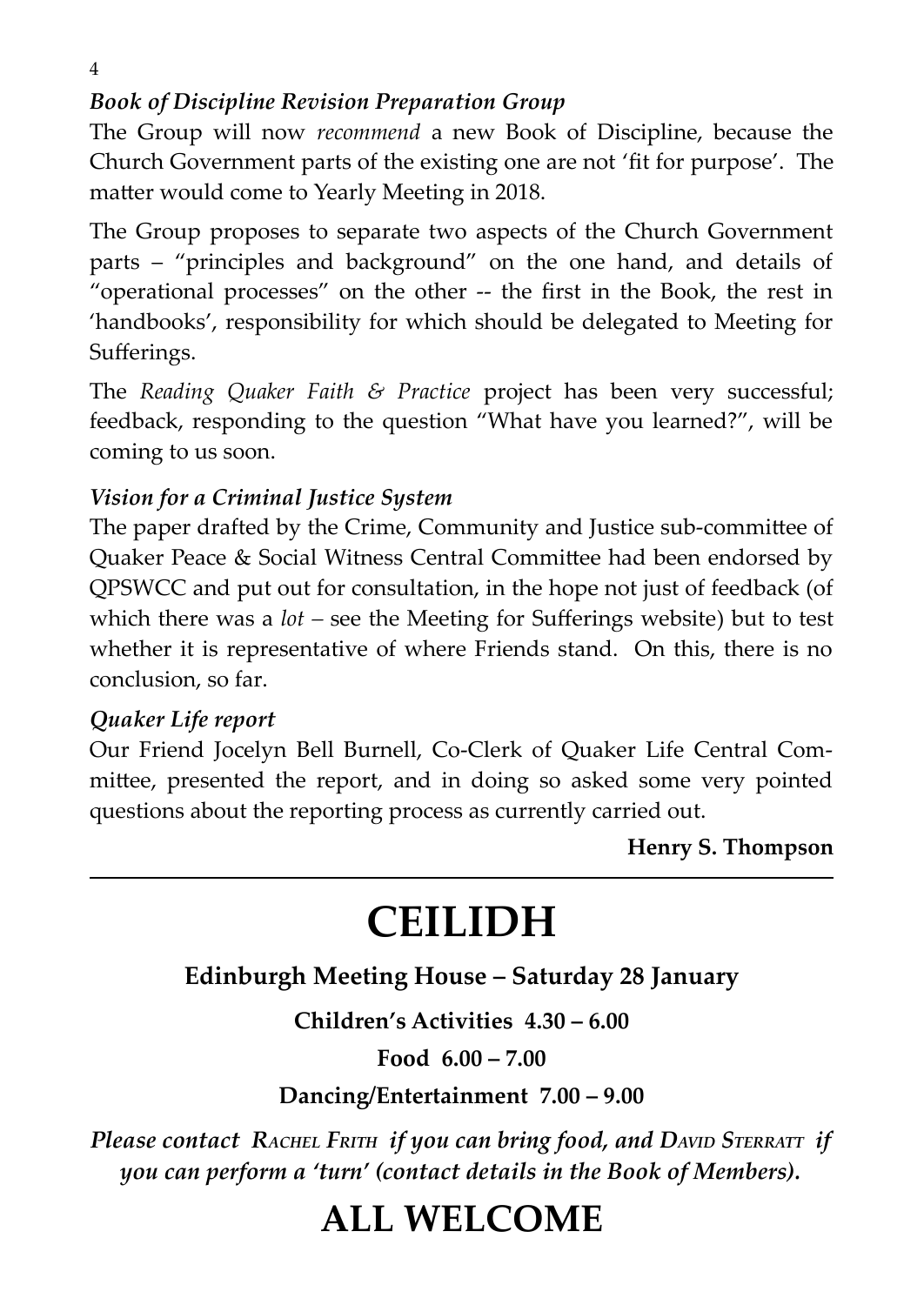# **A Man of Strange Zeal**

Solomon Eccles, depicted on the front page, was, according to Sewell's *History of the Quakers* (1834) "not mad, but a man of strange zeal". Born into the Church of England in 1618, as an adult he "became in turn a Presbyterian, an Independent, a Baptist and a Quaker, thus passing in a regular way through the usual phases of thought" (as the editor of Thomas Ellwood's *Life* describes it). He had been able to earn £150 a year as an eminent musician and composer of church music, but on becoming a Quaker he took to tailoring for a living and sold his books and instruments. Troubled, however, that this was an insufficiently thorough renunciation, he bought them back, and made a bonfire on Tower Hill of "virginals, fiddles, music books and all". In *A Musick-Lector*, a tract published in 1667 (see **<http://www.qhpress.org/texts/eccles.html>**), his views are set out as a dialogue between "a M**USICIAN**, […] zealous for the Church of *England;* who calls Musick *The gift of God*", "a B**APTIST**, who did affirm it to be *a decent and a harmless practice*" and "a Q**UAKER** (so called) [who] being formerly of that Art, doth give his Judgment and Sentence against it; but yet approves of the Musick that pleaseth God". (You may guess whose arguments prevail.)  $2017$  is the  $350<sup>th</sup>$  anniversary of this publication, and also of one of the acts of witness for which Solomon Eccles is most remembered, as recorded in Pepys's Diary on 29 July 1667:

*One extraordinary thing was this day, a man, a Quaker, came naked through the* [Westminster] *Hall, only very civilly tied about the privities to avoid scandal, and with a chafing-dish of fire and brimstone burning upon his head did pass through the Hall crying "Repent! Repent!"* 

(Another account says he wore a seaman's neckcloth and cried *"Repent and remember Sodom, Gomorrah, that was burnt with fire and brimstone from Heaven!"*) In 1669 he went into a Roman Catholic chapel in Galway, again with a dish of burning coals and sulphur on his head, and told the people there he had been sent by God to warn them of the fate of idolaters in the next world. Earlier, in 1662, the day after a Friends' meeting had been violently broken up, he had passed though Bartholomew Fair in London as "a sign" and, in Daniel Defoe's *A Journal of the Plague Year* (1722) – a fictional account, for in 1665 Defoe had been only four or five years old – the narrator writes:

*I suppose the world has heard of the famous Solomon Eagle, an enthusiast. He, though not infected at all but in his head, went about denouncing of judgment up-*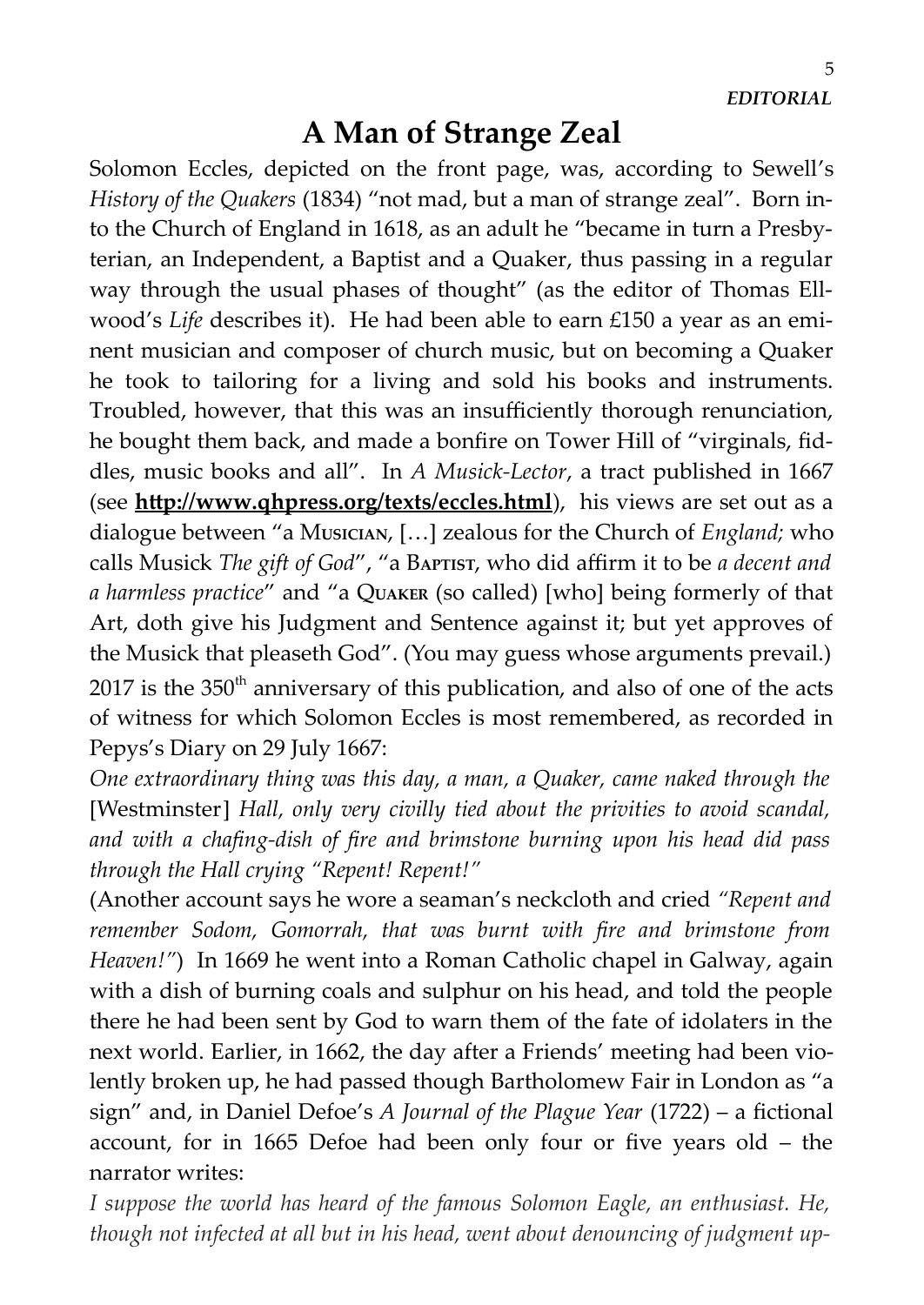*on the city in a frightful manner, sometimes quite naked, and with a pan of burning charcoal on his head. What he said, or pretended, indeed I could not learn.*<sup>1</sup>

(Cruikshank's drawing was an illustration to a nineteenth century edition of this work, and Defoe's description inspired at least one other artist<sup>2</sup>.)

When Thomas Ellwood was first drawn to Quakers, in 1659, his father warned him against them as "a rude, unmannerly people … [who] … held many dangerous principles; that they were an immodest shameless people; and that one of them stript himself stark naked, and went in that unseemly manner about the streets, at fairs and on market days in great towns." At times, indeed, other Friends also had their doubts about him; in 1674, the 'Morning Meeting' which scrutinised Quaker writings intended for publication, minuted:

*Concerning S. Eccles his booke entituled The Soule Saveing Principle &c., freinds have taken three daies to read it & their sense and judgement is that it is not safe to be published there being many things in it that are to to be left out & others to bee corrected, both wch will require much labour & care, and therefore it is referred to [three Friends] & T.G. or any two or more of y<sup>m</sup> to speak with Sollomon, the book in y<sup>e</sup> mean time to be left with E.H.* 

No more was heard of this book. Yet Solomon Eccles was not someone on the fringe; for also in 1674 he undertook a missionary journey to Scotland on Friends' behalf, and he had been one of the twelve – ten men and two women – who accompanied George Fox to the West Indies in 1671-2, where he oversaw the establishment of meetings in Jamaica, before rejoining the others who had gone on to Massachusetts. In Boston, however, he was almost immediately recognised, arrested, and deported to Barbados.

What are we to make of his "strange zeal"? Quaker writers tend to deny that Solomon Eccles ever went completely naked, though certainly other early Friends sometimes did; a form of religious demonstration previously indulged in by the Adamites in fourteenth-century Bohemia and later by Anabaptists in the Netherlands, but which everywhere tended to impress others only unfavourably, provoking hostility if not actual violence. He also practiced fasting: for seven days of the seven-week Atlantic crossing in 1671, for example, he neither ate nor drank "unless sometimes he washed his mouth with vinegar" – and thus he escaped the food poisoning which laid low others of the party, including Fox himself<sup>3</sup>. It seems never to have occurred to him however, nor to others of the time, to use such self-mortification as a form of witness, in the manner of the hunger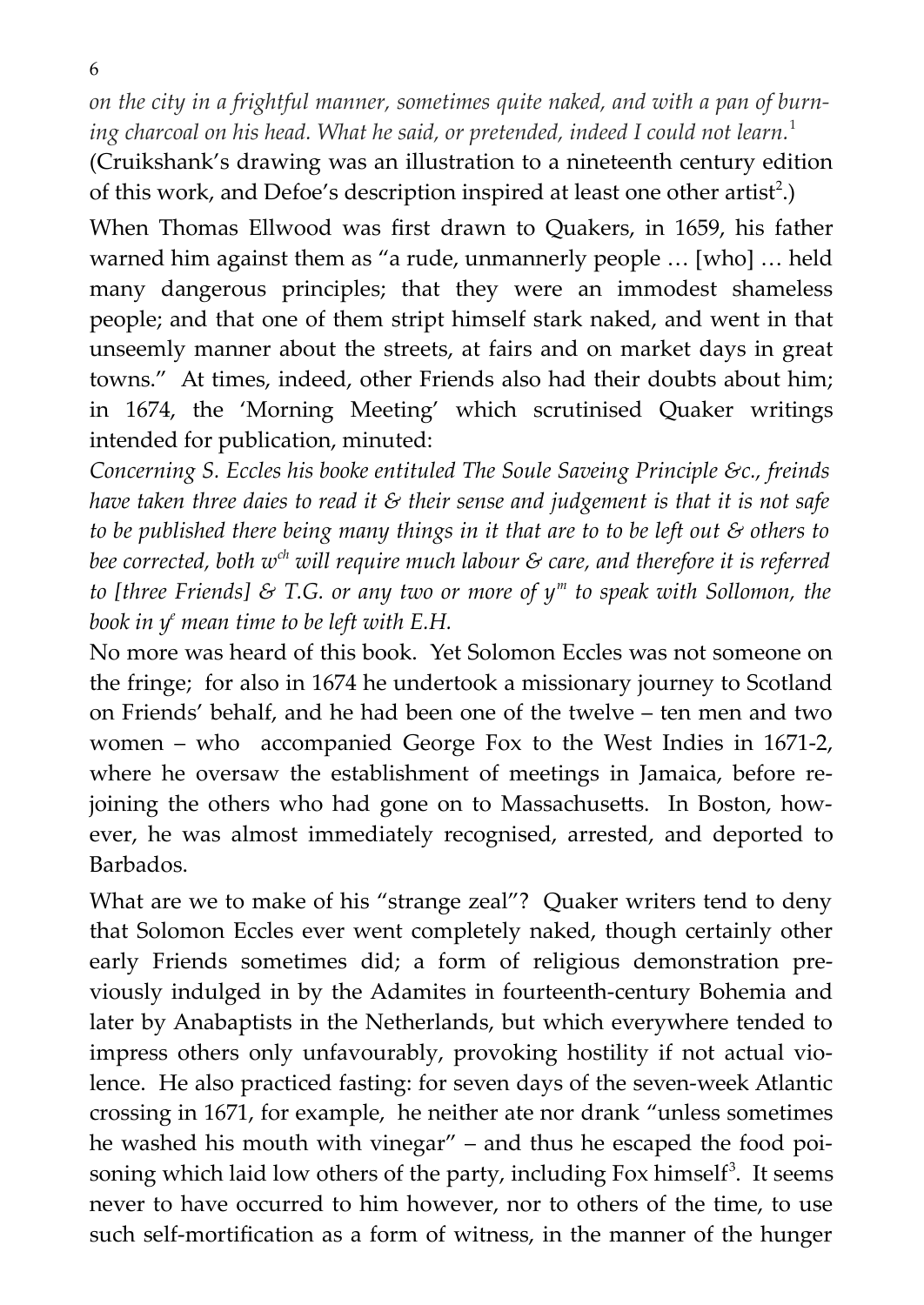strikers of later centuries; but then fasting, according to Christ himself, and alms-giving and prayer likewise, ought not to be public acts (see Matthew 6). Jesus' own 'cleansing of the Temple' gave a precedent for more vigorous, and shocking, action. Nevertheless, while I can see a modern parallel in, say, the break-in at Loch Goil by Ellen Moxey and others in 1999, for which Sheriff Gimblett notoriously ordered a jury to acquit them<sup>4</sup>, I find less of one in exhortations to repentence delivered in partial undress. Fox himself had made such a call in 1651, when, as he wrote in the *Journal*, the sight of the "three steeplehouse spires [of Lichfield cathedral] … struck at my life". "I was commanded of the Lord to pull off my shoes … and as soon as I came within the town the word of the Lord came unto me again to cry, 'Woe unto the bloody city of Lichfield!'; so I went up and down the streets crying 'Woe unto the bloody city of Lichfield!' and no one touched me nor laid hands on me. [ … ] And so at last some friends and friendly people came to me and said, 'Alack George! Where are thy shoes?' "<sup>5</sup> Surely not the response of people harrowed – but then who can know, in following a leading, how many people's condition one may speak to?

Solomon Eccles died in January 1682. At least two children survived him, his sons John and Henry. Both became musicians. John (1668-1735) was a composer for the theatre, who in 1700 became Master of the King's Musick, the only holder of that office to serve four monarchs (William III, Anne, and the first two Georges); Henry (1670-1742) was a violinist, who entered the service of the French ambassador and later lived and worked in France. It seems unlikely their father would have been gratified by their success.

1. Penguin edn, p. 119. Defoe refers twice more to "the famous Solomon Eagle", saying that "[after] he ran naked through the streets … his own wife died the very next day of the plague" (pp. 242-3); and that, even when the pestilence had subsided, he "prophesied evil tidings every day" – yet failed to predict the Great Fire (p. 249). However Solomon Eccles was in prison from May 1665 until at least July; it has been suggested that 'Solomon Eagle' may also be based on John Gibson, another prominent London Friend.

2. *Solomon Eagle exhorting the People to Repentance during the Plague of 1665*, by Paul Falconer Poole **RA** (1843), is at the Weston Park Museum, Sheffield, or can be viewed online at [http://artuk.org/discover/artworks/solomon-eagle-71409.](http://artuk.org/discover/artworks/solomon-eagle-71409)

3. From the diary of John Hull, included in John N. Nickalls (ed.), *The Journal of George Fox*, p. 589.

4. See<http://lcnp.org/wcourt/Gimblett.htm>

5. Nickalls edn., pp. 71-2.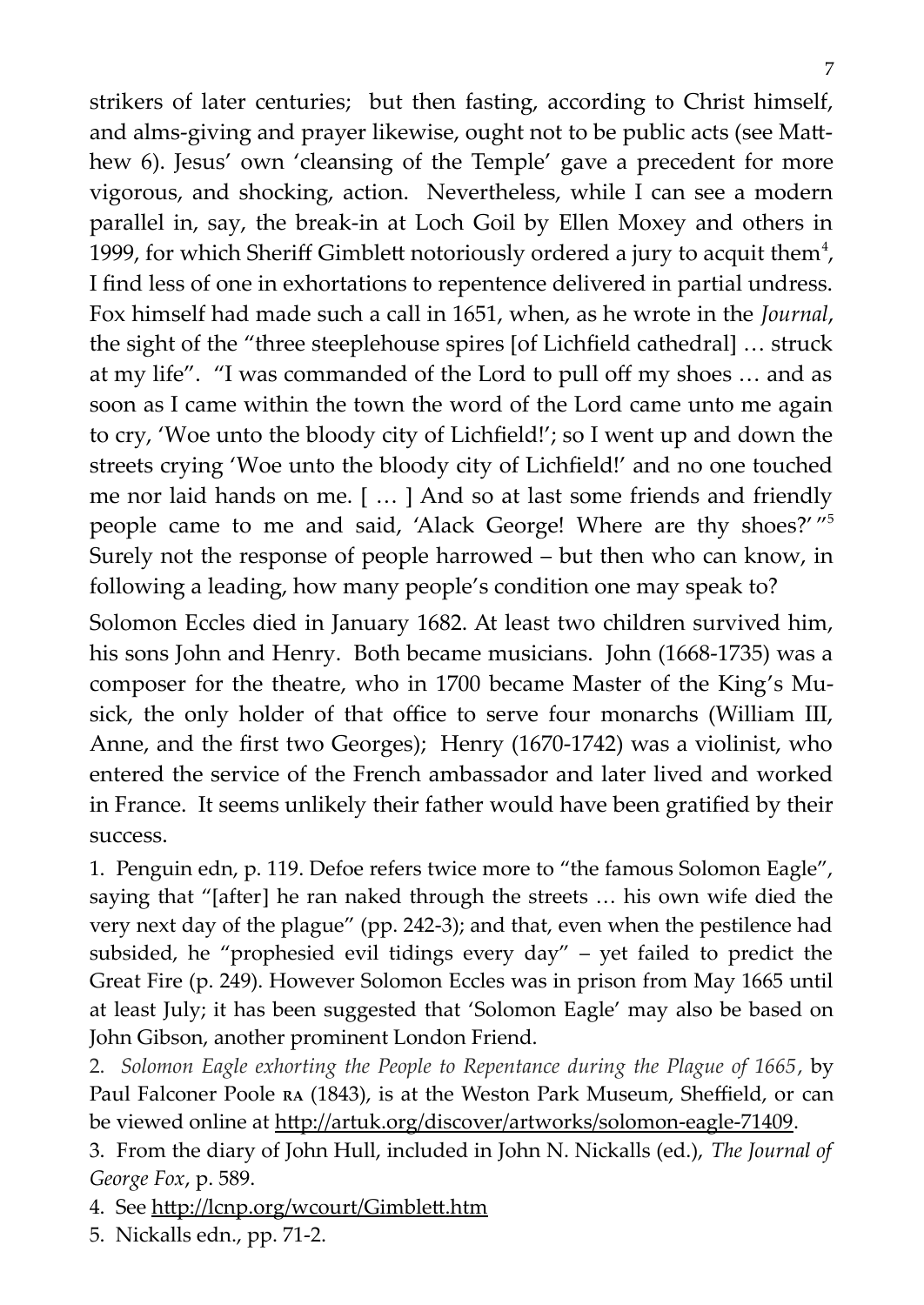# **The Joys of Treasurership**

We are looking to build a small team to help the Area Meeting treasurer. Those involved do not need to be Members of the Religious Society of Friends, but it is helpful if they can commit to assisting the treasurer with a particular job for a few years: a job that may take a few hours each month, or may have seasonal highs and lows.

Area Meeting employs a professional charity accountant to do all the bookkeeping for us (that is, keeping lists of money coming in and out, and checking every month that nothing has been missed). That means the jobs we need to do ourselves involve tasks like writing to Friends to thank them for making donations, or answering their email questions, or advising them where to turn for help of all sorts. It is a lovely way to get to know those who come to our Meetings – so please help if you can!

The Area Meeting treasurer has to be a Member and must be willing to become a trustee. Much of trustees' work depends on being able to ask someone "Have we got enough money in the bank?" or "How did our finances turn out last year?" and the treasurer has to be able to go away and find out the answers (by asking our accountant, for example). In many ways the treasurer is the lynchpin in the group of Friends who deal with money, both the team working at Area Meeting level and the individuals who help our Local Meetings, making sure that all are confident in their jobs, but also ready to ask others (for example, other trustees) for help if it is needed.

Our bookkeeper is a professional; she handles much of the Area Meeting's paperwork and filing, deals with the monthly payroll, and assembles our annual accounts. She will provide regular reports on how things are working out throughout the year and she will ensure that all the paperwork and figures are in place for the annual auditor's visit.

Lots of letters, invoices and queries come to us through the office at the Edinburgh Meeting House. These need to be sorted and action taken – one member of the team needs to be able to come into the Edinburgh office fairly regularly for an hour or so to do this. While this is basically a clerical job, it is wonderful if that individual extends the job a bit to work on certain tasks, like analysing the earmarking requests, or contacting a Friend who has come up with a query about something they have not understood (for example, about the annual process of making a donation).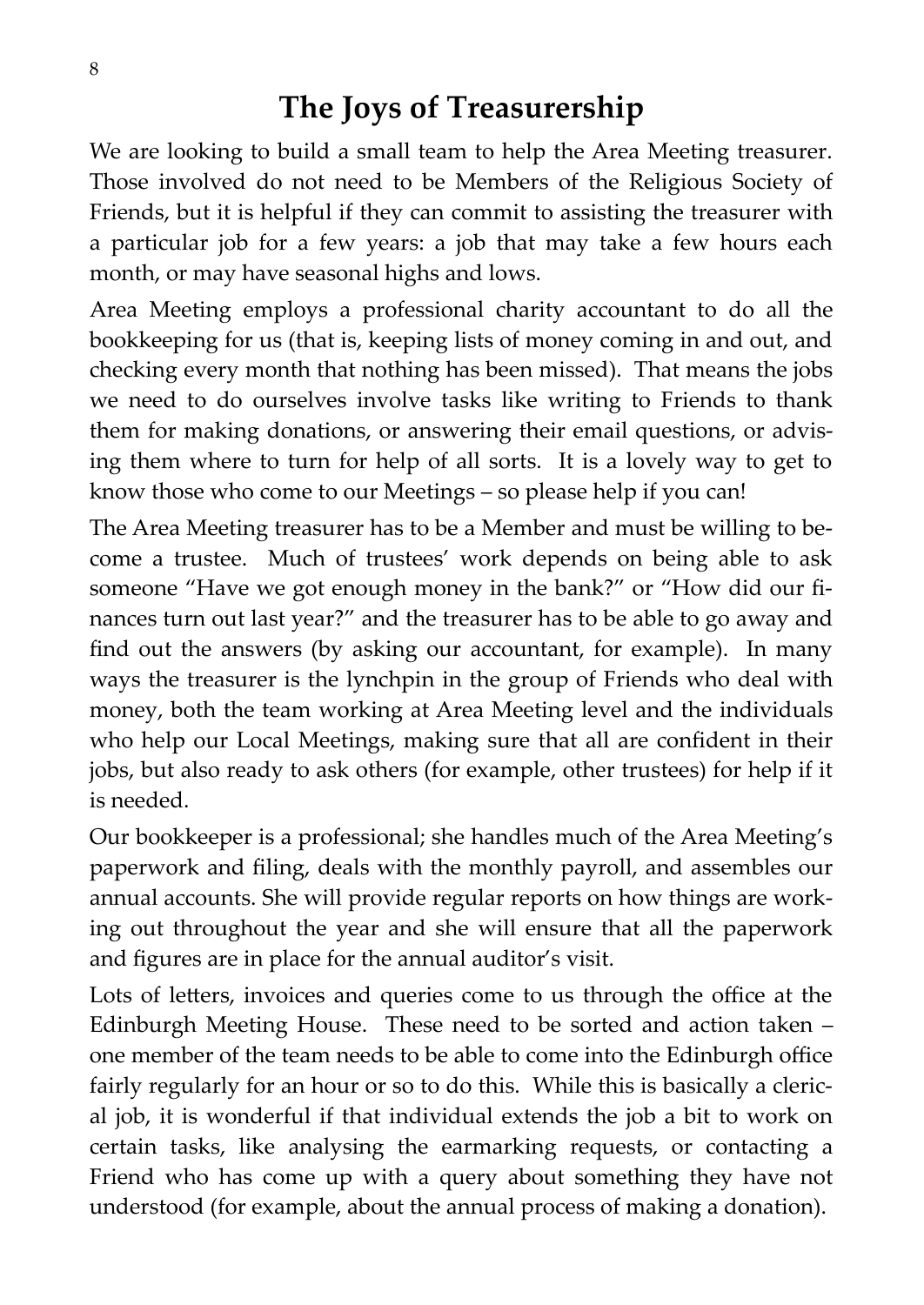Other jobs do not involve visits to Victoria Terrace at all! They can be done from home, or by travelling to other meetings occasionally. Thus, another useful job would be offering support to the Local Meeting treasurers within our Area Meeting. How should a set of accounts be put together at the end of the year? What are donations to our Area Meeting actually spent on? How should we appeal each year for financial support to continue running the two meeting houses as well as fulfilling all other obligations of the Area Meeting?

Jobs can frequently be tailored to the gifts and inclinations of those who take them on. Could you help? Please contact Don Stubbings, Alan Sayle or John Phillips (all in Central Edinburgh LM, with email addresses in the Book of Members) if you would be willing to have a chat about this.

We would like to put a new team together which would work out what each member might be able to offer. However, there is one requirement: the work frequently requires a rapid response – for example a bill needs to be paid, or a Friend wants to know whether to book a place on a Woodbrooke course. You will often need to be able to take action within a day or two, or else, if you are away, arrange to pass your job over to someone else (for example, the AM treasurer) for a few weeks. Unanswered emails or bills languishing in plastic bags tend to drive others crazy!

The team would be supported by past volunteers and there would be mentoring by experienced Friends. Both offers and suggestions will be gratefully received, please don't be shy, and remember that treasurers always seem to enjoy their jobs!

### **John Phillips**

# **Library Review**

Area Meeting has appointed three people, from Central Fife and Central Edinburgh Meetings, to review the libraries in South East Scotland Area Meeting, and how they could be used, and report back. The review group members are contacting all Meetings to offer visits and a set of questions to help explore what the Area Meeting could do next. As part of the inquiry, an online survey has been devised to be filled in at the convenience of individuals. The link is here :

<https://www.surveymonkey.co.uk/r/Z927PPS>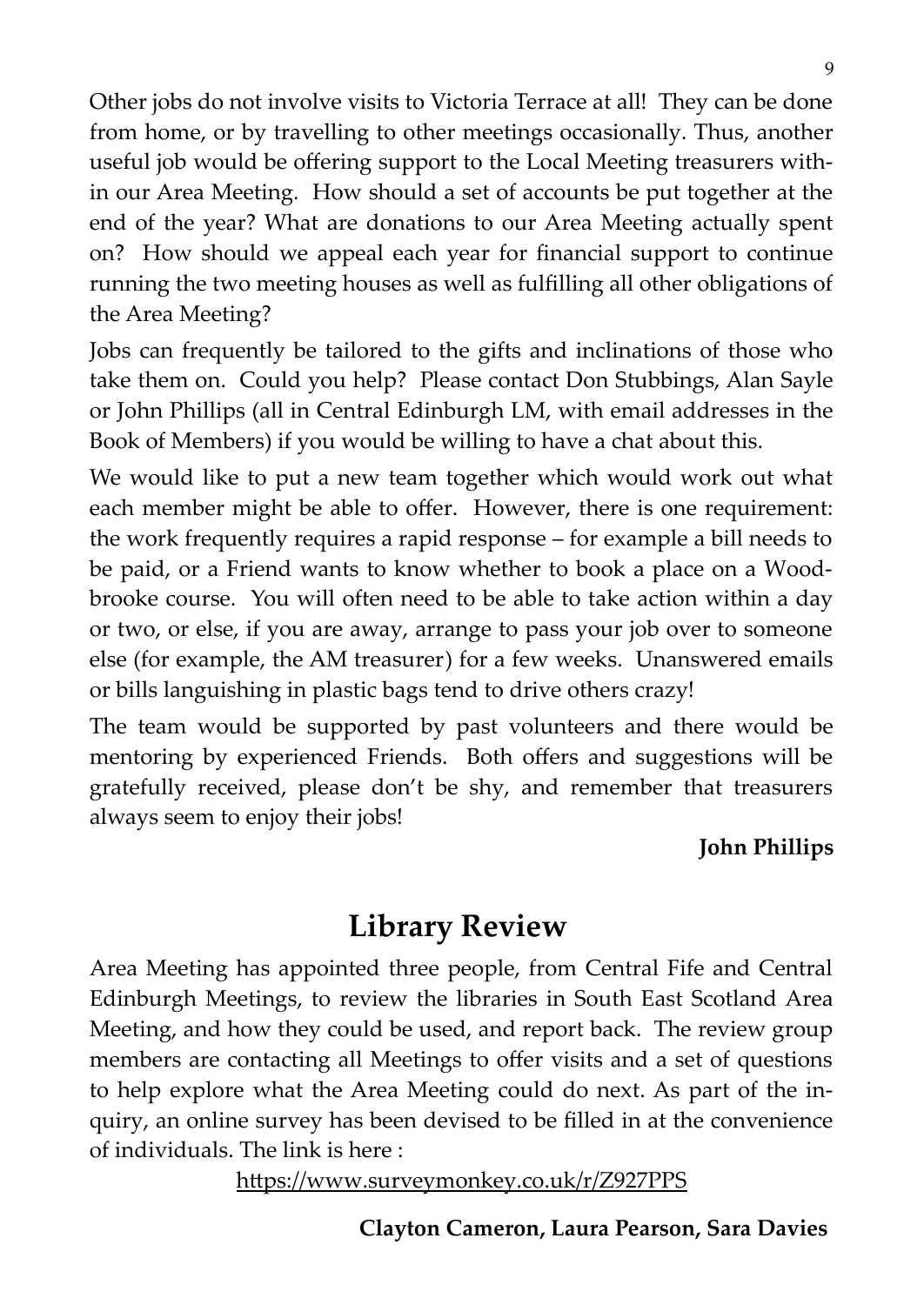# **Equipping for Ministry – Part Three**

This time last year I was preparing to start Equipping for Ministry (EfM), Woodbrooke's two-year, part-time course, with no clear idea why I was called to do it, but a very clear sense that I *had* been called. The induction weekend introduced me to the course structure and contents, and to my fellow-students. Deep bonds were rapidly formed between us, which were strengthened during the residential week in March. In these two taught periods we were given a treasure-chest of ideas and resources, and invited to explore them in the company of the Woodbrooke tutors and our own personal tutors; and then we were let loose to follow whatever strands beckoned us.

Regular meetings with my tutor have proved invaluable in providing an "outside" view of how I am getting on, reminders of what I have or have not managed to do, prompts to consider the form and nature of my project, and sympathetic support, guidance, and encouragement – not least with my attempts to pursue outside sources of funding to add to the Littleboy scholarship Woodbrooke gave me. It has been a complex and lengthy process, but one year on, a Quaker trust has given me a generous grant which meant I could repay Area Meeting much of what they paid out this year, and won't have to ask for much help this coming year.

As part of our course we take three of Woodbrooke's short courses in each year. With my tutor's help I chose my three courses for 2016, but one – meeting with Friends who went to the Word Gathering in Peru – was cancelled. Last June I went to Swarthmoor Hall, expecting to be challenged by *Jesus and Wild Nature* - I was indeed challenged, though not in the ways I expected! My discomfort with the course prompted me to investigate this unease, to look for positives to add to my negative reactions, and to continue my intermittent attempts to "get to know" Jesus, who is someone I have avoided for many years. One of the books I was prompted to take from Woodbrooke's library was Ian Breckenridge's *Reclaiming Jesus.* It took me a long time to read, and I found it a struggle: but when finally I started writing a review of it, I realised that some parts were really helpful, while my attitude to other parts told me a lot about my attitude to Jesus and his teachings.

Other books had a far more positive impact on me, the first being Christian McEwen's *World Enough and Time*, which the Woodbrooke library fairy pushed at me. I didn't think it had much to say to me, but part-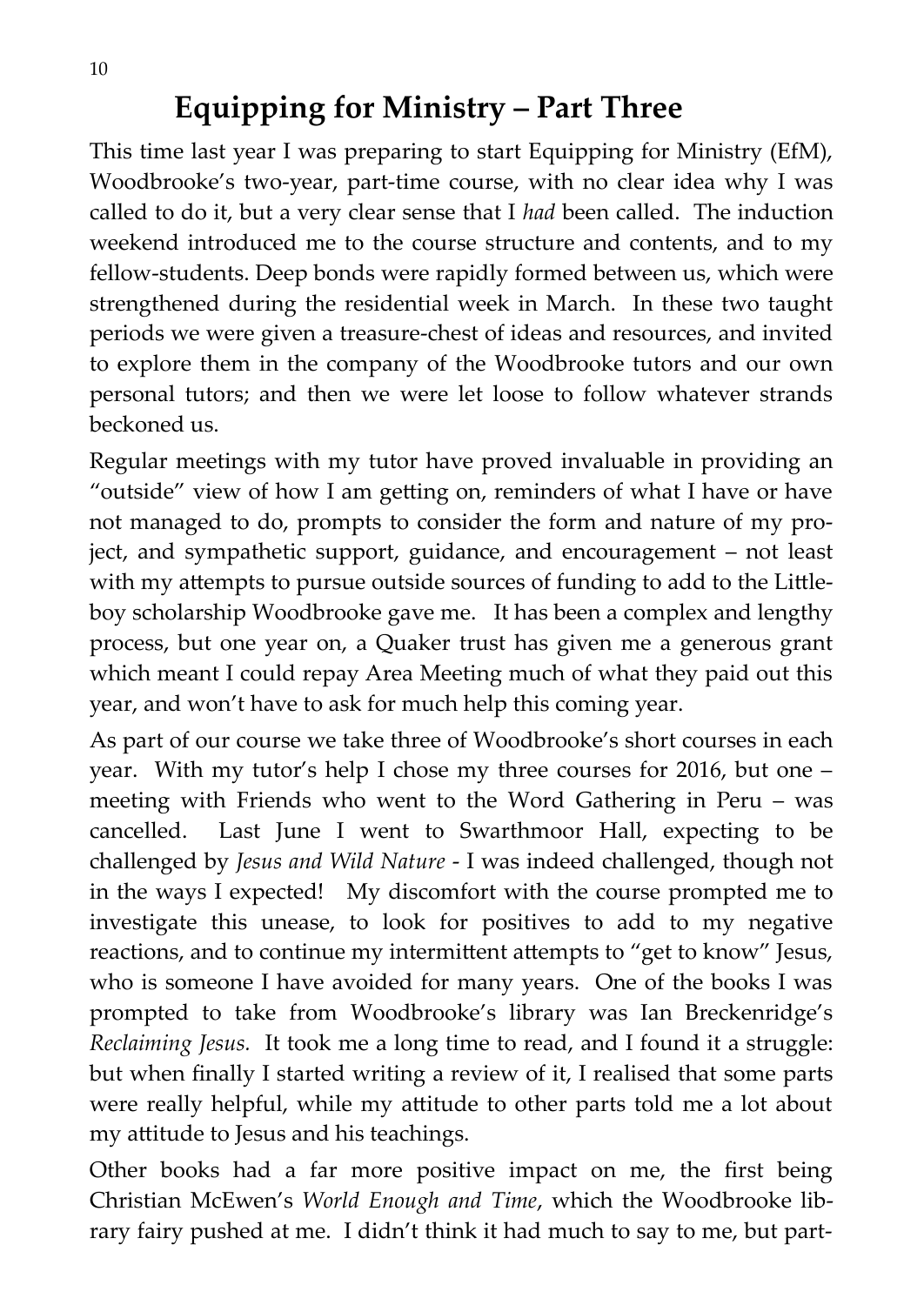way through the light bulbs started flashing…! I already knew much of what she was saying about our world's affliction with "hurry sickness", but it was when she started talking about the importance of Doing Nothing as part of the creative process that I sat up and took notice. I immediately went out into my garden and simply stared at the exuberant orange and yellow riot of marigolds and the loud chatty sparrows; awarded myself time off to watch Andy Murray romp through Queen's Club and Wimbledon, and responded by writing two pieces that had been long awaiting my attention. I have tried continue this shift in attitude: to make fewer lists and, instead, respond to nudges about what to do; and to take sufficient down time as part of preparing for doing something major. Most importantly, I am learning to let go of the things I'm *not* nudged to do!

I came across, but did not read, Jack Kornfield's *After the Ecstasy, the Laundry* when I was a student at Pendle Hill: reading it was very helpful in confirming both the reality of my transformational experiences at Pendle Hill and the difficulty of the challenges one faces when one "comes down from the mountain". The book is written from a Buddhist perspective, but quotes people from many different religious traditions, and shows how they all share similar experiences, even if they use different language describe them. This ties in with what seems to be becoming a major theme of my EfM reflections – the early Quakers' transformational experiences and the effect these had on their lives.

Stuart Masters' online course *Exploring The Early Quaker Vision* brought this vividly alive [*reviewed in* Sesame *203, June 2016*]; Ben Pink Dandelion's FutureLearn online course *Radical Spirituality: the Early History of the Quakers* surrounded the account of early Friends' spiritual experiences with the physical landscape and three-dimensional people, and emphasised the incredibly short space of time in 1652 which saw the beginnings of Quakerism. *Heaven on Earth*, a book by Ben, Tim Peat Ashworth and Doug Gwyn added depth to my understanding of early Quaker thinking and the context in which it emerged, and then in October, while staying with Judith in North Wales, I finally settled down with Marcelle Martin's *Our Life is Love: the Quaker Spiritual Journey*, which I'd been wanting to read since April – I found it illuminating and inspiring. It confirmed that my transformative experiences at Pendle Hill mirrored those of the early Quakers and, more importantly, showed how to live this transformed life in the world today.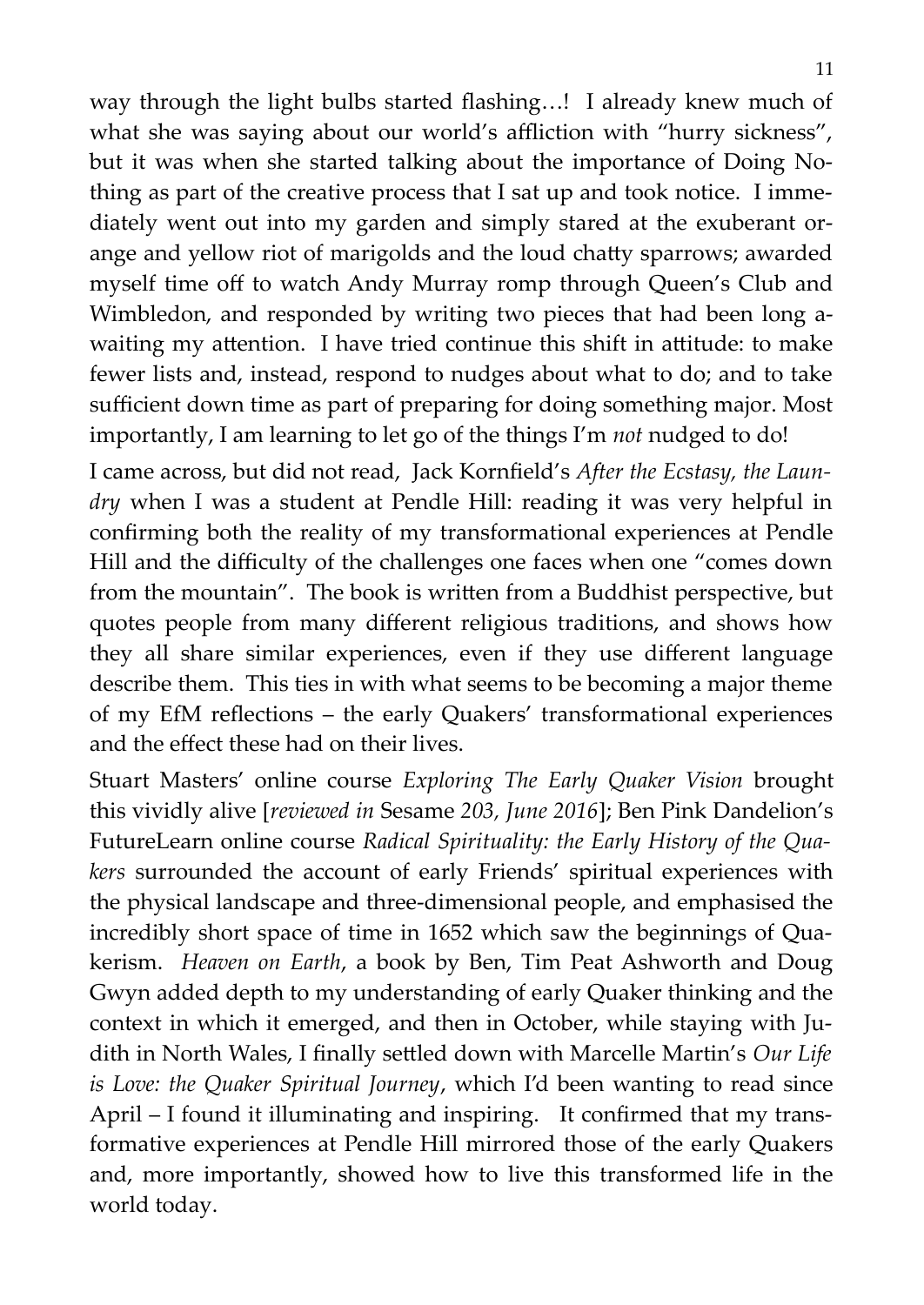Very shortly after that, at a weekend gathering of some of 'our year', with all this swirling round inside me, I was given an Opening as we walked the labyrinth together. It was a very simple instruction, just the beginning of something as yet unclear: I was very glad to be surrounded by friends, who eagerly listened, challenged, and supported me – an ongoing support, not just 'of the moment'. My November Woodbrooke course *Walking With A Smile Into The Dark* came at exactly the right time, when I was beginning to have an idea where I might be being led. I needed to be reassured/reminded about trusting – waiting patiently in the dark while also 'waiting in the Light' - and that it is okay to find this uncomfortable. I was given another "little word" – in this case "let" – to which I need to pay close attention. In Meeting for Worship I found myself being invited to consider extending my concept of my "spiritual home" - how can I carry it with me wherever I go, rather than simply seeing it as somewhere to return to after being out in the world?

Writing has been an important part of my year: It's how I discover what I think and feel about things, and how I keep track of what I've done. Journalling, writing book reviews and course reports, all help me digest what I've read or heard, while writing tutorial reports and articles like this for *Sesame* helps me see and mark my "progress". I post reviews, course reports, and reflections on Woodbrooke's online learning platform, Moodle: fellow-students post their responses, and their own reviews and comments. It's a good way of keeping in touch with people despite the geographical distances between us: hearing how they are getting on, discussing things of mutual interest, and being challenged and inspired by what they are doing.

There is no guarantee that we will meet fellow-students on the courses we choose, so some people we don't see from one residential week to the next, while others we are able to meet in a variety of ways. I spend time at Woodbrooke as one of the Friends in Residence, and so meet fellowstudents when they come for courses. I've keep in contact with, and have been to stay with some; I plan to visit and host others; I have regular getstogether with our "North British group"; and our richly rewarding October mini-gathering at Woodbrooke will be repeated in November this year. This is all part of the "I'm not doing this alone, I'm in the company of Ffriends who care, share, and uphold each other, building links and bonds that will last way beyond the two years of the course" – which I begin to realise is the most important part of EfM.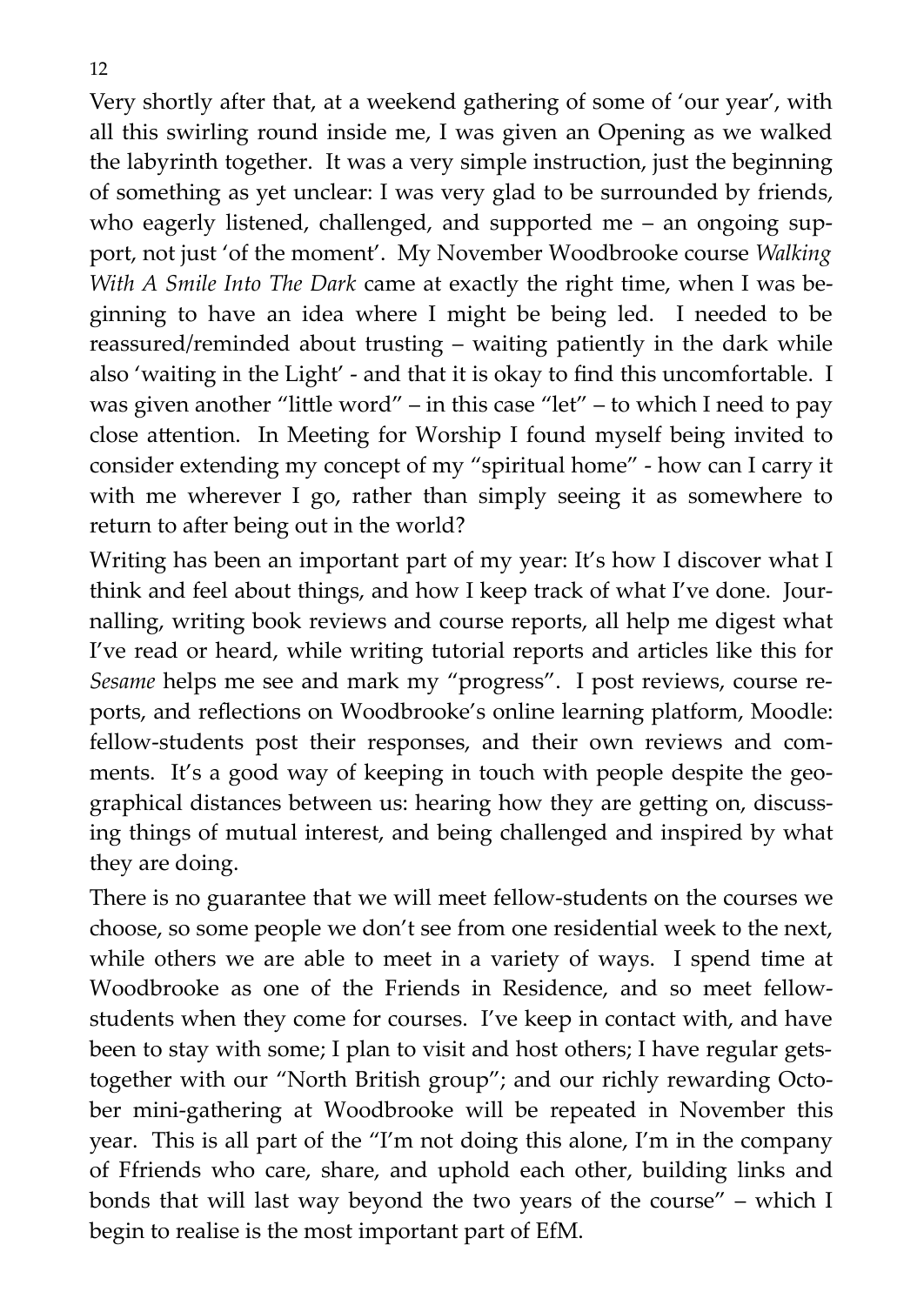The final paragraph of my reflections after last March's residential week asked:

*What is my own Quaker vision? Being part of a community rooted in Spirit, encircled in LOVE, upheld in god's arms, enfolded in god's wings, loving and caring for one another, encouraging and helping each other up with a tender hand, growing towards god in growing towards each other - bringing about god's kingdom here on earth. I find this community among staff and students on the EfM week at Woodbrooke. How do I realise that vision in the wider Quaker community? How are my gifts going to be put to best use in the service of that vision? What help do I need along the way?* 

The community is strong, the help is being given, and I am discovering my gifts: where am I being led? Watch this space as I begin year two!

### **Mary Woodward**

### **Books mentioned**

Ian Breckenridge *– Reclaiming Jesus: Making Sense of the Man without the Miracles*, O-Books, 2011, **ISBN**: 978-1846944147

Ben Pink Dandelion, Douglas Gwyn & Timothy Peat (with a foreword by John Punshon) – *Heaven on Earth; Quakers and the Second Coming*, Curlew Productions/Woodbrooke College, 1998, **ISBN**-10: 1-900259-09-5 [*out of print*]

Jack Kornfield – *After The Ecstasy, The Laundry; How The Heart Grows Wise on the Spritual Path*, Rider, 2000, **ISBN**: 978-0712606585

Christian McEwen – *World Enough & Time: On Creativity and Slowing Down*, Bauhan Publications [U.S.], 2011, **ISBN**: 978-0872331464

Marcelle Martin – *Our Life is Love: the Quaker Spiritual Journey*, Inner Light Books, 2016, **ISBN**: 978-0997060416

# **Reading** *Quaker Faith & Practice*

The Book of Discipline Revision Preparation Group suggests the following reading for the first quarter of 2017. For January, Chapters 14 and 25 (*Stewardship of our material resources* and *Unity of creation*); for February, Chapters 9 and 18 (*Beyond Britain Yearly Meeting* and *Faithful lives*); and for March, Chapters 19 and 29 (*Openings* and *Leadings*).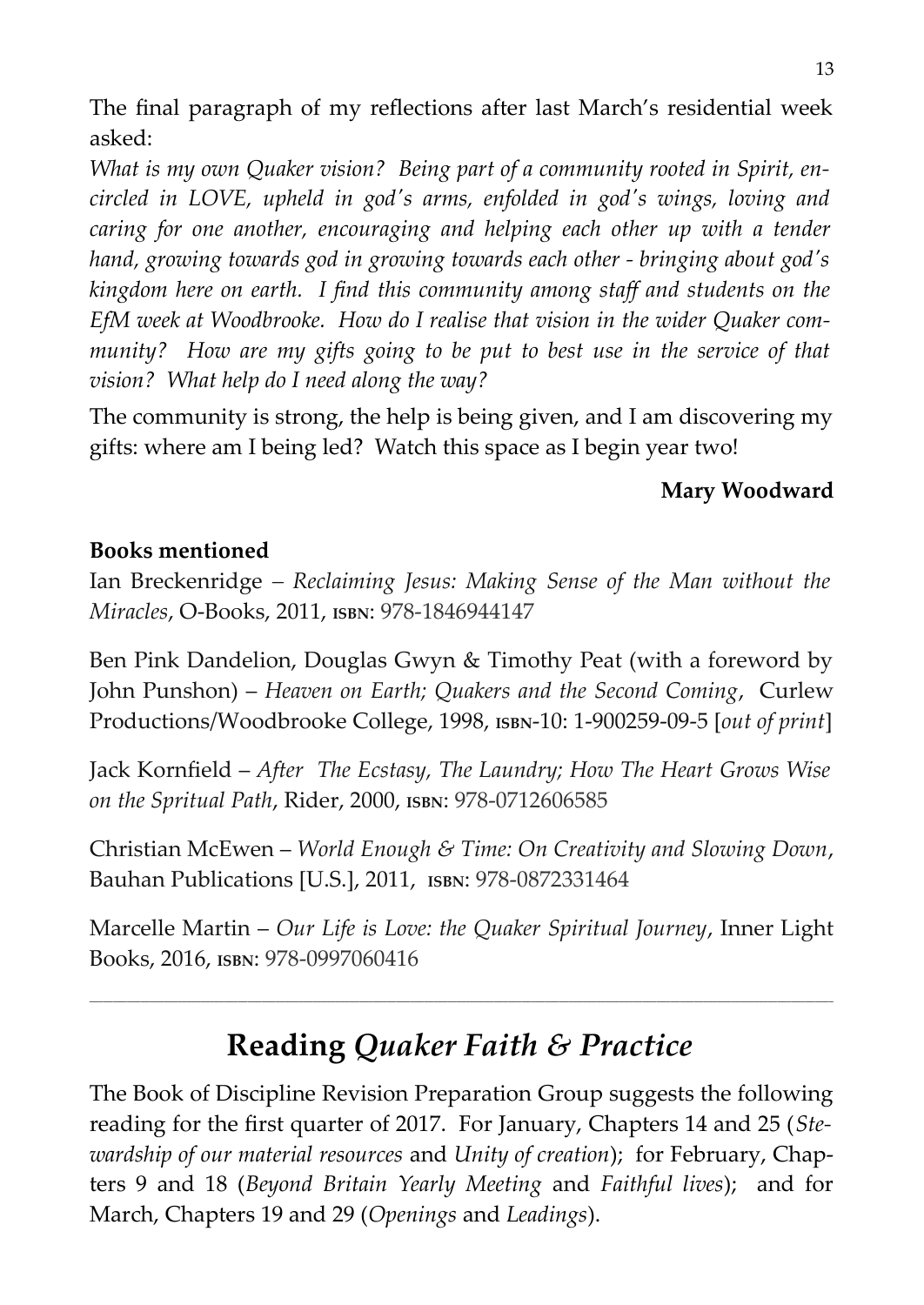# **Questioning the unspoken rules**

### *Report on the Enquirers' Weekend held 2-4 September 2016 in Coatbridge, and Enquirers' Day held 22 October 2016 in Inverness*

General Meeting for Scotland asked South East and West Area Meetings to organise enquirers' events for the whole of Scotland. South East Scotland responded by agreeing to arrange the first such event during 2016, and appointed Max Marnau, Katrina McCrea and Pat Lucas to do this.

Eight participants, 4 male, 4 female, met for the weekend of 2-4 September 2016 at the Conforti Institute in Coatbridge together with Pat & Phil Lucas. We were joined for the Saturday by Katrina McCrea. The participants were attenders at the following meetings: Arran, Castle Douglas, Central Edinburgh, Glasgow, Milngavie and St Andrews; all, it will be noted, in the southern half of Scotland. Despite a long search, we had been unable to identify a suitable venue more centrally located.

Accommodation at the Conforti Institute proved satisfactory, with clean and comfortable en-suite bedrooms (one participant though it 'too posh'!), though the food served was not rated highly. The staff were kind and helpful. We met in a bright, modern conference room, which had all the equipment we needed.

The Quaker experience and indeed the life experience of the participants varied enormously. We ensured that the pace of the weekend was spacious and unhurried, giving plenty of opportunity for participants to share their experiences and this seemed to be appreciated. There were deep discussions, both in plenary sessions and in more personal encounters. We had time to include 'The Boundaries Game' and several commented that this was very helpful in answering questions about 'the unspoken rules'. Participants wished to keep in touch with each other and all agreed to exchange email addresses.

The evaluations, written on the last morning, indicated that the weekend was found to be a rich learning experience, meeting most of the needs with which people came. We were asked to take back to General Meeting a feeling that some who come new to Quakers find the extended silence of meeting for worship difficult and think it would be helpful if meetings could offer more practical guidance on ways into silence.

A day event was subsequently requested and arranged for the North of Scotland, as attenders there felt unable to come to Coatbridge for a whole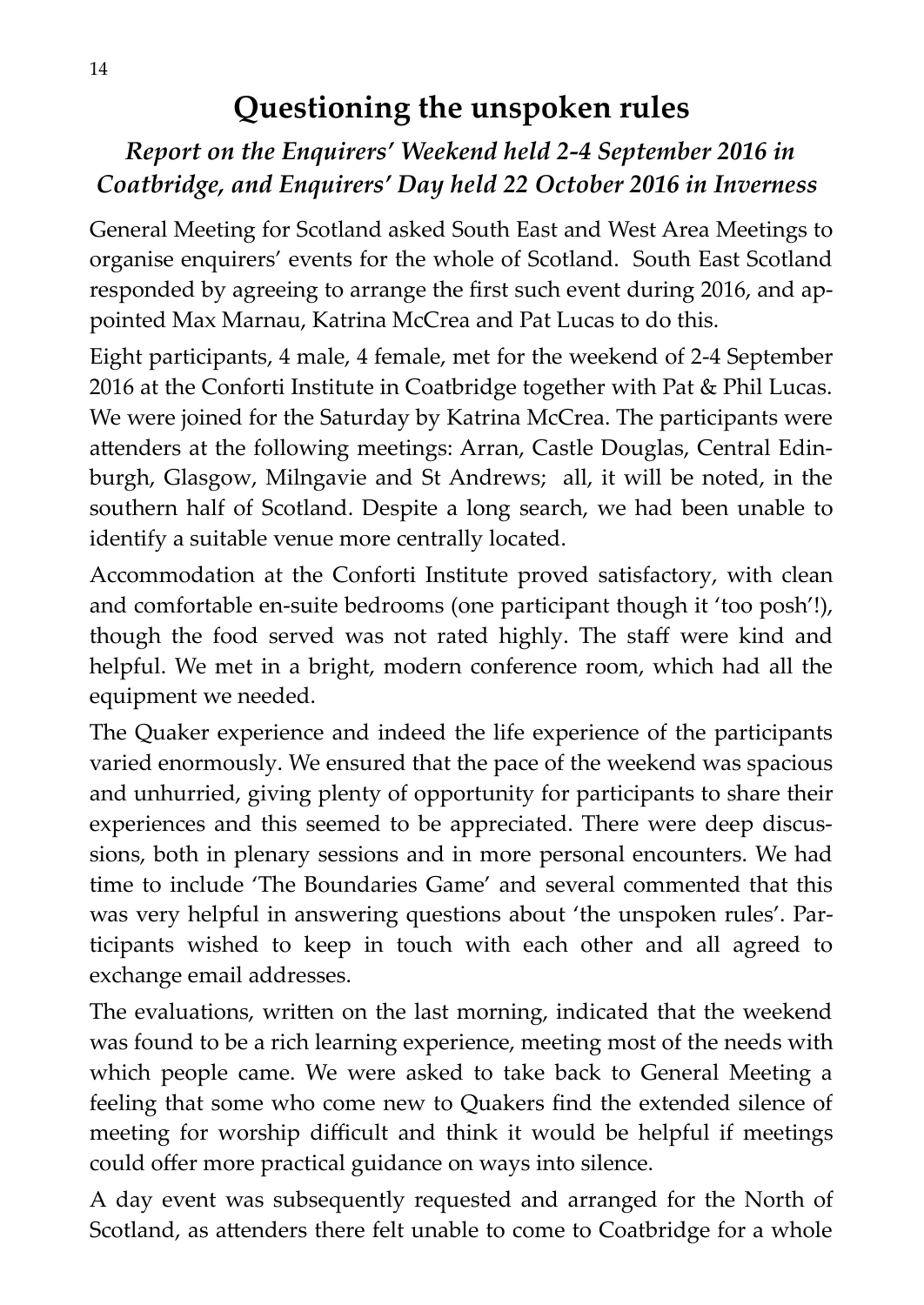weekend. This took place on Saturday 22 October in L'Arche, Inverness, the new meeting place of Inverness Quaker Meeting, and was again led by Pat and Phil Lucas.

Inverness Meeting made arrangements for the day and nine attended, two men and seven women. Five of these were Inverness attenders, two were from Aberdeen, one from Banchory and one from St Andrews (who had expected to be at the Coatbridge weekend but was unable then to attend). It was another interesting group with diverse backgrounds. We had the challenge of shoe-horning the content of the weekend sessions into one day, and left 'The Boundaries Game' out, which was a pity. The shorter, non-residential nature of the event also meant that there was insufficient interaction opportunity to draw out the couple of quieter members of the group. The questions the participants brought and which we attempted to address included a lot of interest in the difference between 'attender' and 'member' (what would happen if we were no longer a membership organisation?) and what support there is for continued spiritual growth after one has become a regular part of the Meeting?

We were grateful for the hospitality and warm support of Inverness Meeting.

**Pat Lucas**

# **Meetings for Witness at Faslane, 2017**

Meetings for worship after the manner of Friends will be held at the North Gate of HMNB Clyde – the Faslane naval base – on the following Sundays in 2017:

| 26 March | 18 June     |
|----------|-------------|
| 9 April  | 8 October   |
| $28$ May | 12 November |

Remember it is necessary to bring **something to wear** that is appropriate for the weather; **something to sit on**; and **something to eat**.

We leave South Edinburgh at around 8.30 am, to be at the North Gate by 11.00, allowing for two stops *en route.*

I look forward to seeing you there.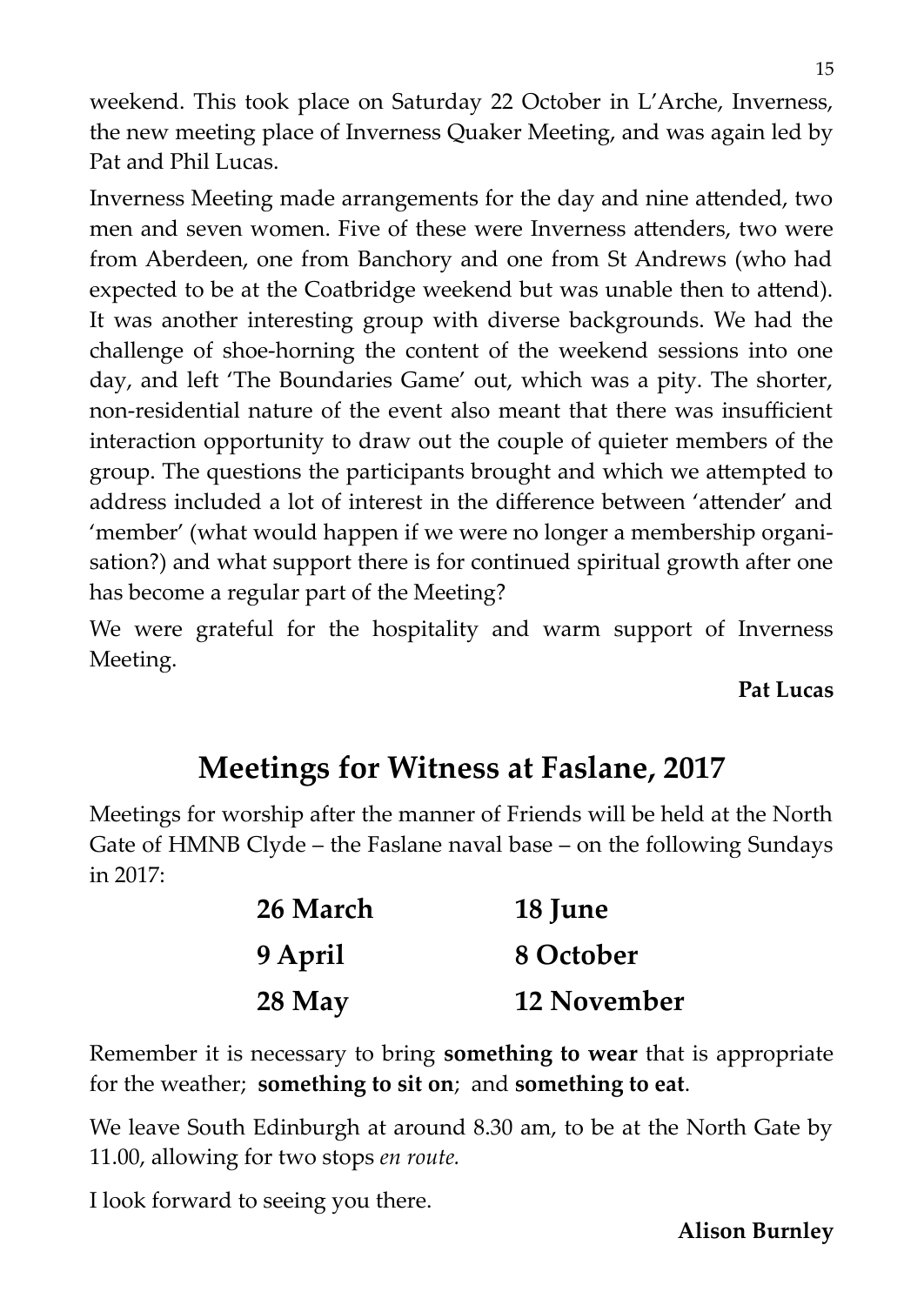# **World Day of Prayer**

World Day of Prayer is an international, ecumenical, prayer movement initiated and carried out by Christian women in more than 180 countries and over a thousand languages. Every year, Christians of many traditions and all ages celebrate a common day of prayer on the first Friday in March – in 2017, on **3 March**.

World Day of Prayer services are held all around the world, beginning in Tonga and New Zealand in the east and continuing throughout the day to Samoa and Alaska in the west. The Scottish committee has a website – **<http://www.wdpscotland.org.uk/>** – on which details of local services will be posted nearer the date. In the meantime, preparation meetings, including Bible study, are to take place at the Church of Scotland offices, 121 George Street, Edinburgh EH2 4YN. The first was on 13 January; the two remaining will be at **10.30 am** on the following dates (both Fridays):

### **10 February 24 February**

After the meetings, some of us go for lunch at a restaurant nearby; a great way to meet others.

**Alison Burnley**

# **Outside the Box – A Live Show About Death**

*The show that inspired this article was on at Summerhall (Venue 26) during the Edinburgh Festival 2016.* 

For many years I lived in a cul-de-sac just off the main route to my local crematorium, so I had a daily reminder that death was awaiting me at some point, and that I would inevitably make that journey up the hill. Later on, when I was a professional singer, I was happy to sing at funerals, either as a soloist, to sing hymns in case no-one else did, or simply to pad out the sound. I also sang at my brother's and my mother's funerals, glad to be able to offer this gift to them and everyone else present.

Most people don't have this regular exposure to the inevitability of death, and western culture seeks to hide it from us, trying to persuade us that we will live for ever, and that modern medicine has the answer to everything, even death. There is now a growing reaction against this, a realisation that we need to talk about death and dying, that being prepared for that even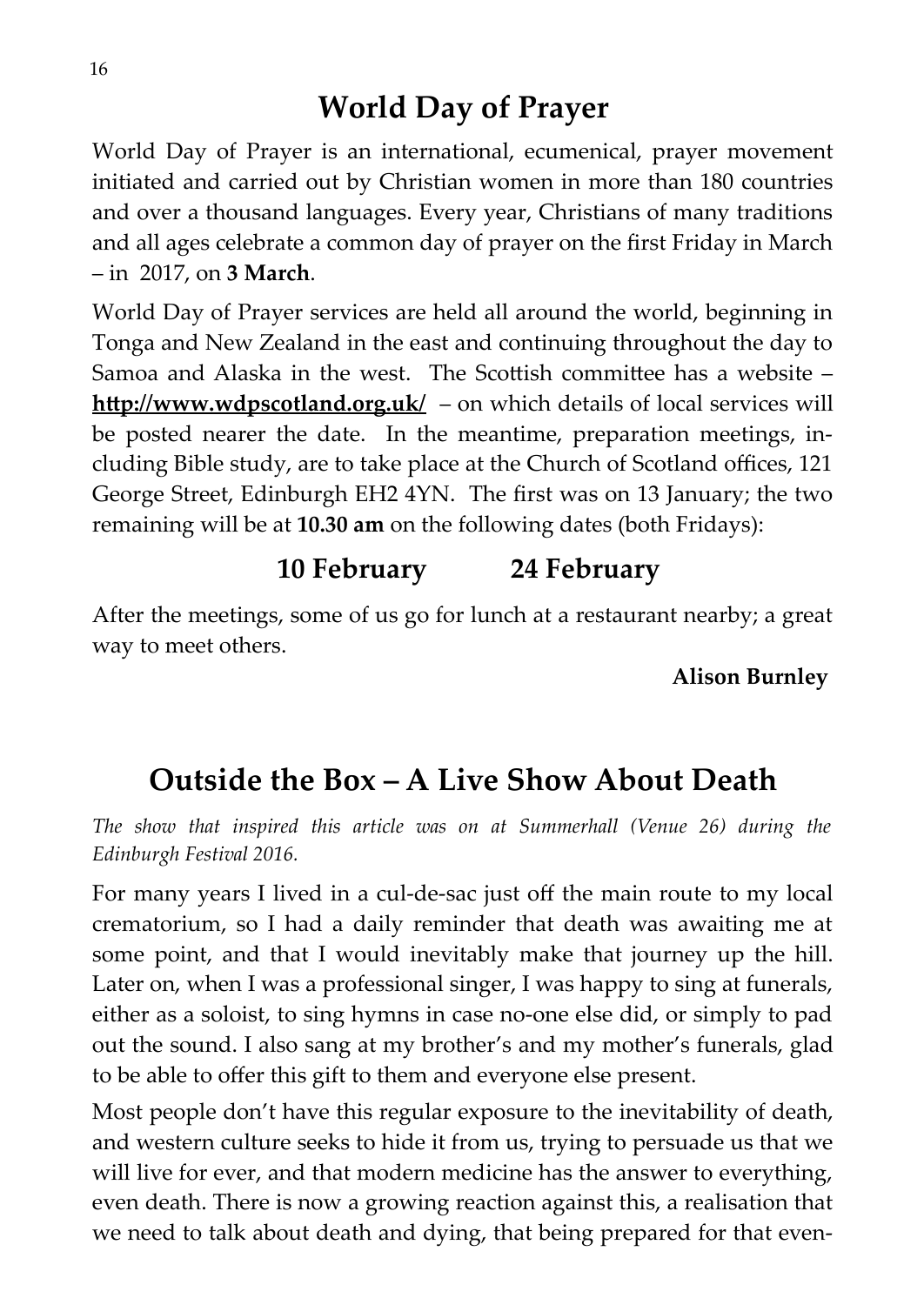tuality, rather than sticking our heads in the sand and trying to deny it, is good and something to be encouraged. There has been a growing 'Death Cafe' movement, a proliferation of organisations offering information about green funerals, dying well, preparing all that we can to take the burden off those who survive us, and so much more.

Liz Rothschild is a performer, a celebrant, and the manager of a woodland burial ground, declared Cemetery of the Year in 2015. She enters and immediately engages us with an account of her "first death" – Molly Gilmour, an old lady she had been visiting: she is grateful for such a gentle introduction to death – there is nothing to be afraid of, nothing to worry about, it was calm and peaceful.

Birth stories are common to all cultures: we have a National Childbirth Trust: but where are the death stories, the Death Trusts? Like the underside of a leaf, or the sole of our shoe, death is there – but generally hidden from our sight. Liz doesn't like the Death Industry – the covering-up of that which is natural, hiding it away, even disguising it with make-up and/or embalming, covering the mound of Earth by the grave with plastic grass: "We all cover up in a myriad of ways".

She tells stories from her own life, her work as a celebrant and as manager of a natural burial site. She has seen the chaos and pain people can suffer when someone dies without leaving any instructions or expressing any wishes – the "exposure of the fault lines in a family" as they quarrel over "what mum would have wanted" – and the unifying effect of working together to make arrangements about which everyone is happy (only to discover written wishes, too late, which are completely opposite to that which the dead person had chosen!).

70 % of people in the UK die without leaving a will or letter expressing their wishes. "What can be healed when you know you are dying?" The huge rise in the number of suicides among South Korean office workers led to 'death courses', where people were encouraged to realise and come to terms with the fact they would at some stage cease to exist: the suicide rate dropped markedly. You can now go on coffin-weaving courses: Liz has hers on stage, and adds to it during the show.

Music interweaves the sections: "Always look on the bright side of life" is apparently the UK's favourite piece of funeral music. We hear a movement from one of the Bach solo cello suites, lively klezmer-type music, and other pieces: what would I want?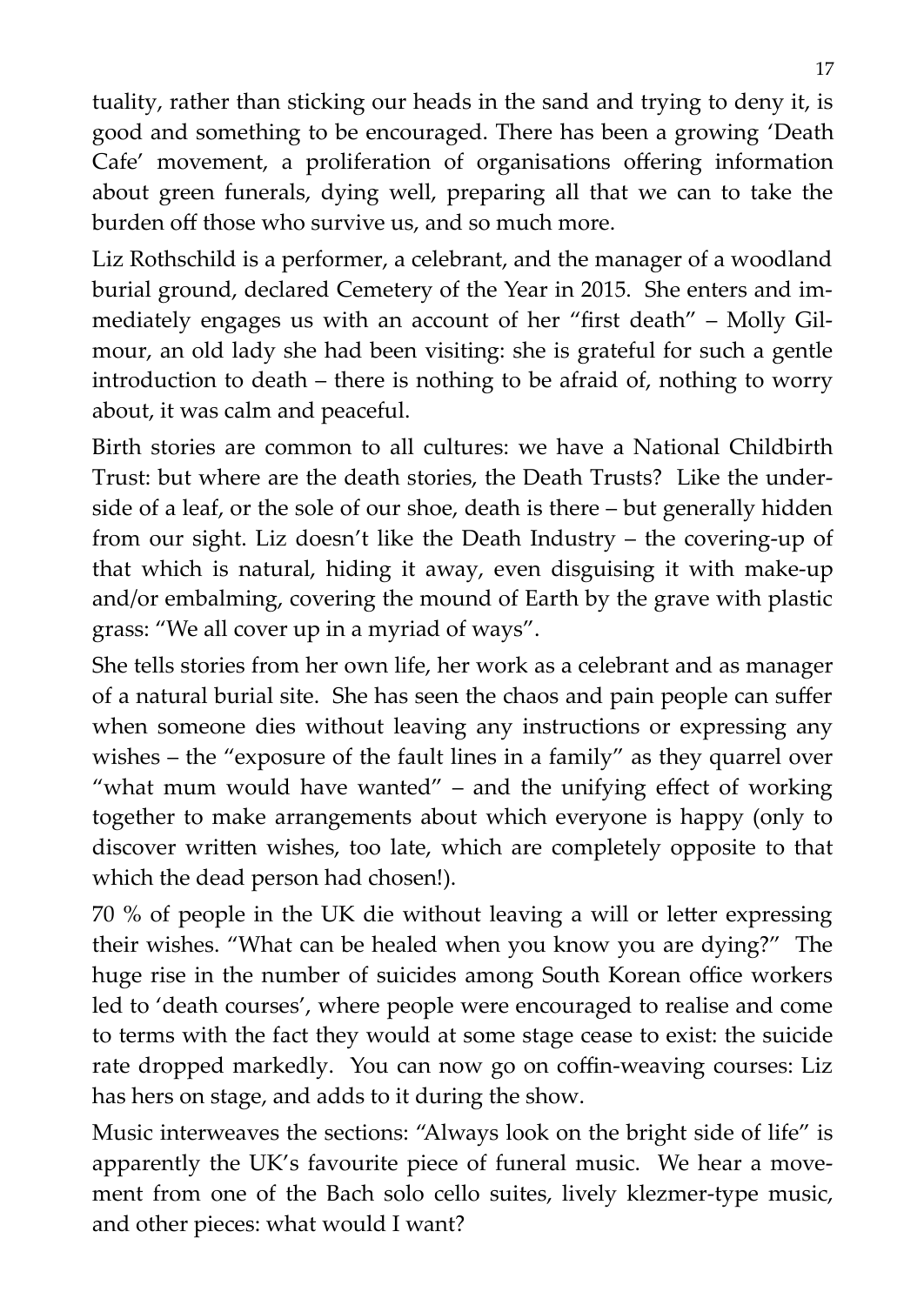The sudden unexpected death of an atheist lesbian friend pointed up that there are no guidelines for "how to do this": her friends got together and spent time remembering her, and devising a celebration. The coffin was brought to the house and to everyone's horror the friend's face had makeup on it, something she hadn't worn since her early teens – this exposed underlying assumptions that 'this is how you would want it to be': what *we* might want is not what the funeral director would see as 'usual' (and *vice versa*): all the more reason to talk about things and ask questions.

There are far fewer regulations surrounding funerals than we might think. Different cultures work to different timescales – in some the body must be 'dealt with' the same day, in others there is actually no limit. The cost of funerals varies enormously: shopping around is not 'bad' or 'tasteless'; one family sought crowd-funding; funeral firms can apply emotional 'blackmail', pressuring people to spend more 'because they deserve it', using emotive language – 'economy coffin' triggering "oh no we can't let him or her have *that*" resulting in spending more than you can afford; learning that pre-paid funeral plans don't always cover everything …

There was so much more! We laughed, we cried, we recognised experiences, feelings and frustrations; we were told that "most of us have no idea what is possible" and even the strictest of regulations can be subverted. Did you know you can bury up to three people in your garden? (Though not if you are renting.) We were encouraged to keep talking and listening, and to address each other's concerns rather than hushing them and soothing them away.

The hour passed so swiftly, and there was so much more to share. Those who were able were invited to stay on and talk; we were given a list of extremely valuable resources of all kinds, and urged to contribute our own stories – which could find their way into Liz's show, like the story of the publican buried in the pub garden, with whom loyal customers would still share the odd pint…

Thanks to Summerhall for an inspiring, thought-provoking, moving, funny, blunt, unforgettable show; and thank you Liz, for presenting it!

### **Mary Woodward**

*For details of forthcoming productions of this show, which is touring in 2017, see* **<http://www.fullcircleproductions.org.uk/>**. *Liz Rothschild's award-winning burial ground has a website at* **http://www.woodlandburialwestmill.co.uk/**.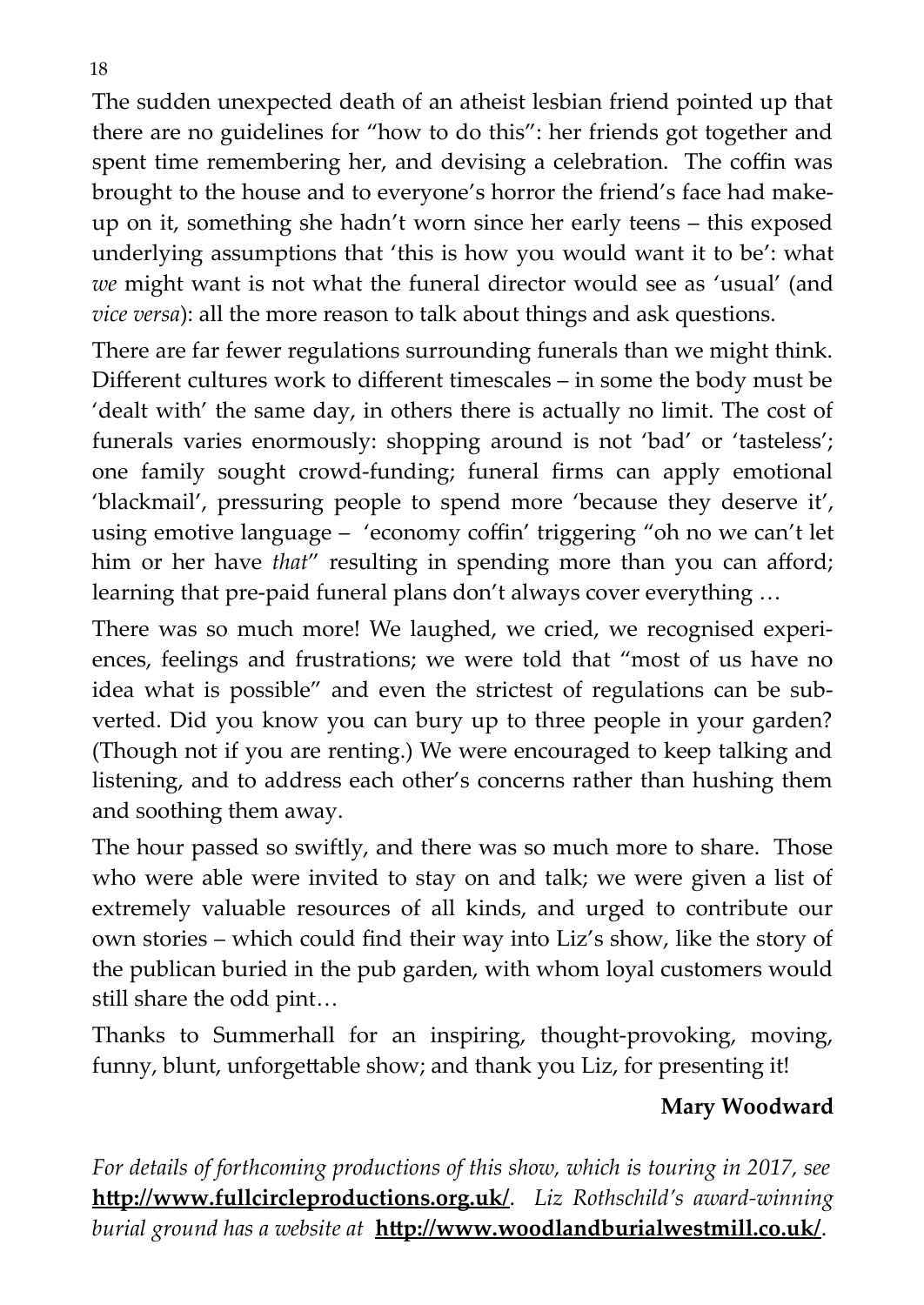# **Northern Friends Peace Board, 26 November 2016**

We met at Friargate Meeting House in York on what was obviously the opening day of Christmas-shopping in the city.

Janet Fenton gave an informative and impassioned report on current efforts to establish a global nuclear weapons ban treaty. She reminded us of the hugely increased scale of destruction and human suffering which modern nuclear weapons are capable of inflicting, saying that possession of them should be recognized as a liability, not an asset. She described the efforts by non-nuclear states to establish an international treaty against all nuclear weapons, in contrast to the resistance to such moves by nuclear weapon holders (especially the US and UK), and urged Friends to encourage and support them by putting pressure on the UK government to enter into negotiations towards that end. She noted that although Scotland was crucially involved in the nuclear weapons issue, Scottish views were unrepresented in Westminster's pronouncements.

Michael Elstub, from Settle meeting, talked about the work of Veterans For Peace in the UK, and their value as speakers to groups of young people, to counterbalance the increasing representation of the armed services in schools. He gave a moving account of his personal journey from training and service in the army as a dental officer to becoming a Quaker and peace campaigner. VFP began in America in 1985, and its British offshoot started in 1991.

Sam Walton of Quaker Peace & Social Witness reported on the work for peace and disarmament and for peace education currently being done at Friends House. He told us of the continued work in opposition to the recruitment of teenagers into the armed forces; the numbers are increasing, but he did refer to progress in Scotland "where attention and debate is a productive way of de-normalising the practice" (as the minute put it). QPSW is developing a resource to help Friends take action on militarism. It already has materials for peace education, and he encouraged us to become involved. Finally, Sam invited us to attend the Quaker Activist Gathering, also at Friargate, on the following Saturday (3 December).

The NFPB Trustees' report was given by the Treasurer, Phoebe Spence, who was able to tell us that our finances have been boosted by legacies and by grant funding of our "Sustainable Security" project. The trustees, who are also the Board's executive, had recommended that, to increase the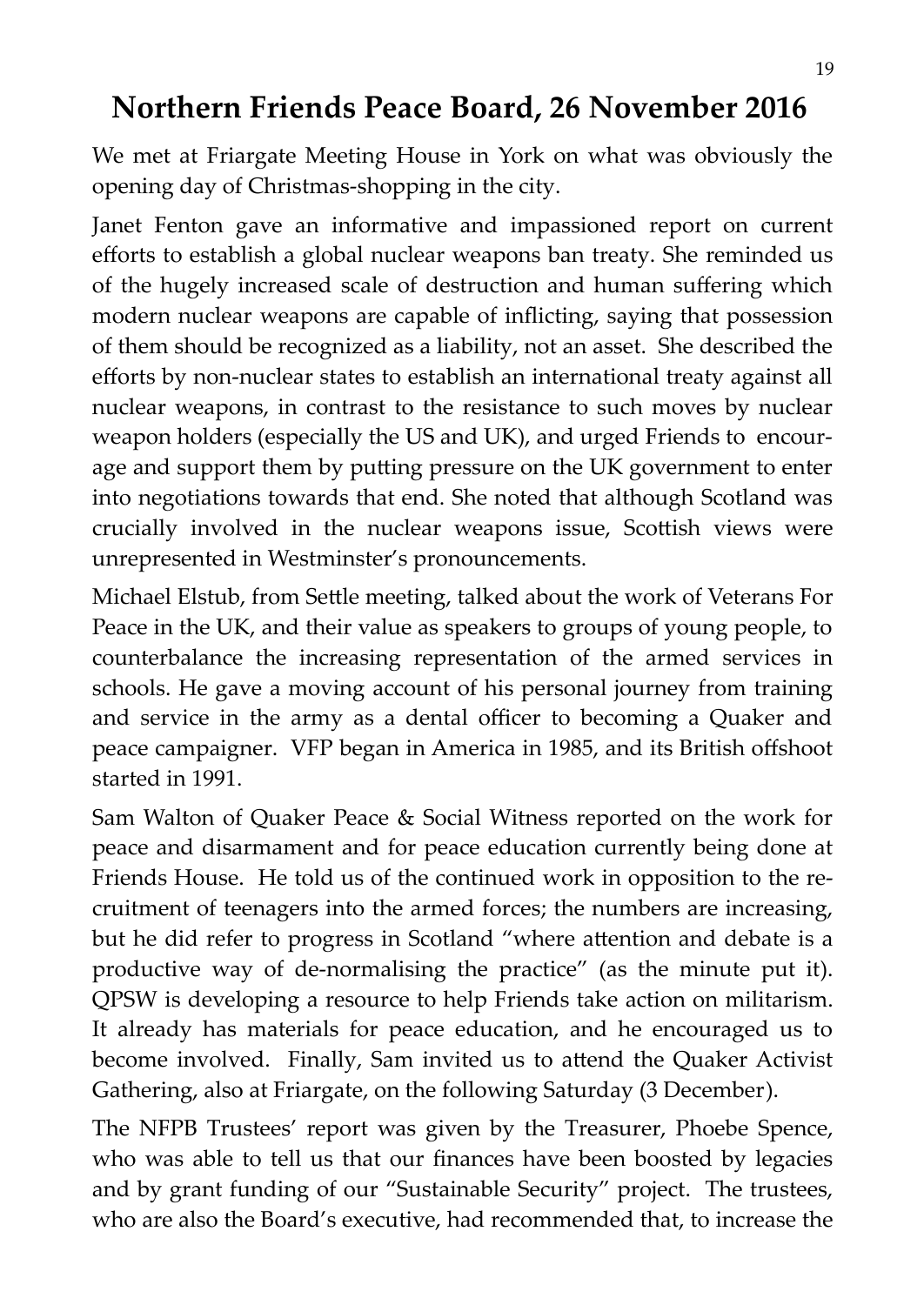opportunity for engaging in regional or local events, we move from having four Board meetings per year to three. This change was agreed, and will start in 2017.

In the members' forum, Janet Fenton (one of only three attenders from Scotland on this occasion) covered the most important activities from our Area Meeting to promote peace – stealing my thunder! – when she reported on the petition to the Scottish Parliament against militarism in schools. She also voiced the fear that there was a reluctance among Scottish Quakers involved in peace witness to 'speak truth to power'. That is not my impression; but I would be interested to hear the views of others.

The final agenda item before closing worship was a workshop session, "Looking Ahead" for which we broke up in small discussion groups. Judging by the one I was in, and by the findings reported by others, it didn't seem at the time to be a very helpful exercise – the questions we were invited to consider were too unfocused, I thought. Nevertheless, a full page of notes emerged for the benefit of the Executive: "useful leadings for future consideration" as the minute put it.

The Board meets next at Bolton, on Saturday 4 March 2017.

### **Karina McIntosh**

# *PS.*

*In the report of the Board's October meeting in* Sesame *206, it was said that the second reading of Ruth Cadbury's Income Tax (Non-military Expenditure) Bill was to be on 2 December; it has been postponed, however, until Friday 24 March 2017. There is still time, therefore, to contact your MP to seek her/his support for the establishment of a legal right to opt out of paying for military spending. Conscience (formerly the Peace Tax Campaign) still has a template letter for this on its website – see:* **[http://www.conscienceonline.org.uk/template-letter-to](http://www.conscienceonline.org.uk/template-letter-to-send-to-your-mp/template-letter/)[send-to-your-mp/template-letter/](http://www.conscienceonline.org.uk/template-letter-to-send-to-your-mp/template-letter/)**

*The report also mentioned the cases brought by the Republic of the Marshall Islands in the International Court of Justice at The Hague against states possessing nuclear weapons, for violating international law by failing to respect their nuclear disarmament obligations under the 1968 Nuclear Non-Proliferation Treaty and customary international law. By narrow majorities – on the casting vote of the President in the case against the UK – the 16-member bench of judges determined that the I.C.J. had no jurisdiction in the matter, and so the action failed. Further information is at* **[www.nuclearzero.org](http://www.nuclearzero.org/)**.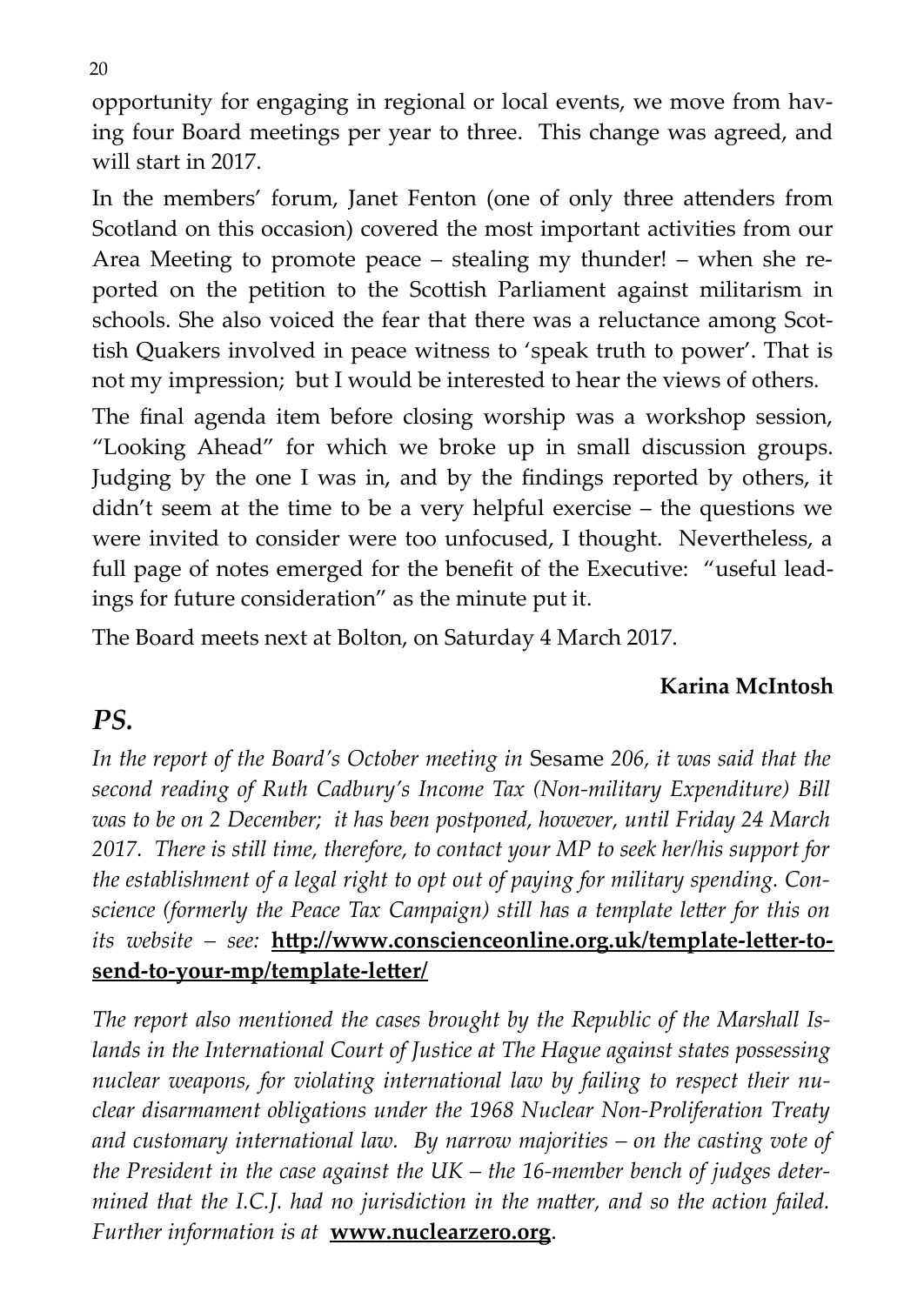# *A Suggestion*

We are all worried about the financial straits of our beloved National Health Service – without which many of us would not be reading this article! We all know that one of the major problems now and increasingly is the expense associated with illnesses that result from obesity and a lifestyle which doesn't deal much in 'healthy' foods or exercise. But short of trying to lose weight by one means or another we often feel there is nothing that we, as individuals, can actually do to help.

Ah, but there is! You can do two, or more, splendid things with one gesture. We all have two kidneys, but actually we only need one. Giving away one's second kidney is not so difficult as might seem at first glance.

What is in it for the recipient is quite clear  $-$  it is giving them a new life  $$ and one doesn't often get the chance to do such a thing. What is in it for you is a truly splendid sense of well being and genuine pleasure that you have given somebody their existence back again. And what's in it for the NHS? Taking into account the cost of two medical teams in place when taking your kidney out and installing it into a sick person, and all the after treatment they need, the saving to the NHS is up to £20,000 per year. A live kidney tends to last much longer than one from a deceased person, so you can multiply that figure several times.

Very often husbands, wives, family or friends cannot give their spare to a loved one because it doesn't match, but if you give yours into the pool, the authorities will find a match (there is a huge database I believe in Bristol) and you form part of a chain enabling up to three other people to get a new kidney. Not bad for a four-day stay in hospital and an op that's usually done laparoscopically?

In the UK, donors now number more than five hundred, and here in Scotland 52 people have managed it: I myself gave my kidney away, aged 69, in 2009. However, there are around five hundred people in Scotland waiting for transplants. Don't you think you might consider this? I am always available by email to discuss problems, to give you the benefit of my own experience, I promise. Give A Kidney, the London-based charity, will forward your email to me and inform the special Scottish website to provide you with support. Look at the website of Give A Kidney and see what you think. (**www.giveakidney.org/**)

**Matilda Mitchell**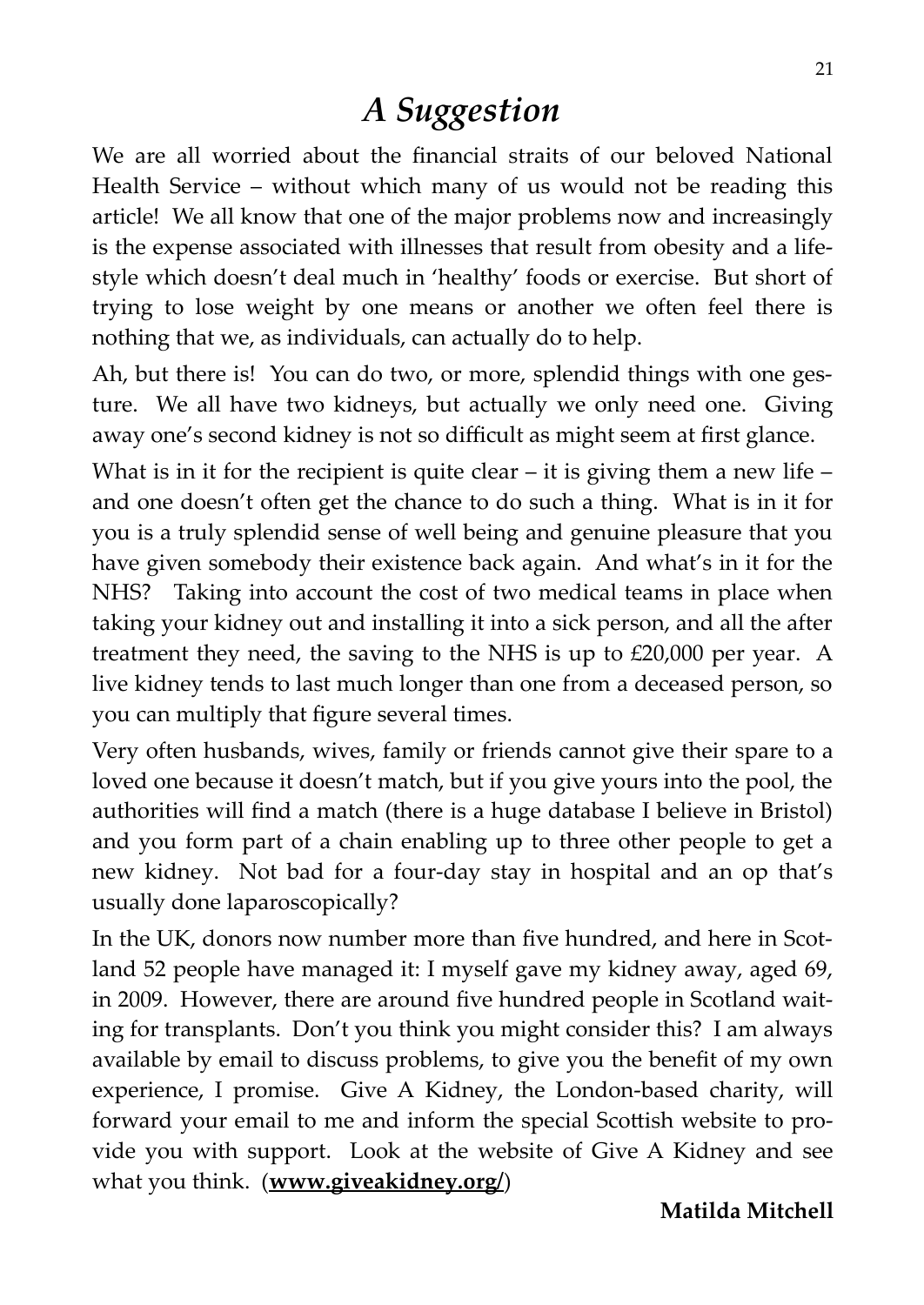### **Elizabeth Fry in Newgate, 2 June 1820**

*Before the Bank of England £5 notes commemorating her disappear, it would seem timely to remember the work they depict. This account is taken from a contemporary letter by one Elizabeth Waldegrave to her mother; the full text is reproduced in* Quaker Writings; An Anthology, 1650-1920, *ed. Thomas D. Hamm, Penguin, 2010.*

Mrs Fry arranged a large old Bible on her desk, and sat down – her voice was so gentle that we wondered we could hear what she said, but remarkably mild and sweet. She began by requesting their *attention*. – "I am desirous that your attention should be, as much as possible, undivided – notwithstanding our being subject to-day to the interruptions of company, it is equally important that your minds should be fixed on what I say – praying that the Holy Spirit may enlighten your understanding. I am going to read the  $4<sup>th</sup>$  chapter of Paul's Epistle to the Ephesians." They all laid aside their work, most of them fixed their eyes on the ground, and we could not observe that more than two or three looked about afterwards till she had done reading. She read the chapter slowly and impressively – the  $6<sup>th</sup>$ , 28<sup>th</sup>, and 32<sup>nd</sup> verses appeared to affect them deeply – every word that she uttered seemed to be written in her own heart. She then turned to the book of Psalms. After a moment's pause, she turned back to the chapter which she had been reading, and said, I was going to read a Psalm, but thought I should be best satisfied to say a word on the chapter I have been reading; the greater part of it is so simple and clear, that a very little endeavour on your part will enable you to understand it; but there is one expression which perhaps may be obscure: "One Lord, one Faith, one Baptism." If you look only at the external, you might say, so many different opinions prevail, people are so divided as to what they think ought to be believed, how can they be said to have one faith? I have always viewed it very differently: "One Lord," – yea, and have not all Christians the same Lord, which is Christ? And while we acknowledge him our Master, look to him for our justification, follow his precepts, obey his commandments, love him, serve him, – he is our Lord – he is the "one Lord" of all who *thus* acknowledge him their *head. –* Again, "one Faith" there is a diversity of opinions, but only one true, and saving Faith, the Faith which lives in the heart; and becomes evident by its fruits, which lays hold of the promises, which actuates to all godliness, and produces the blessed effects of a holy life. This one true, saving faith, is common to *all* Christians – how exceedingly soever they may seem to differ. So also, "one Baptism": Christians may differ as to the manner of administering the Baptism of water, nay,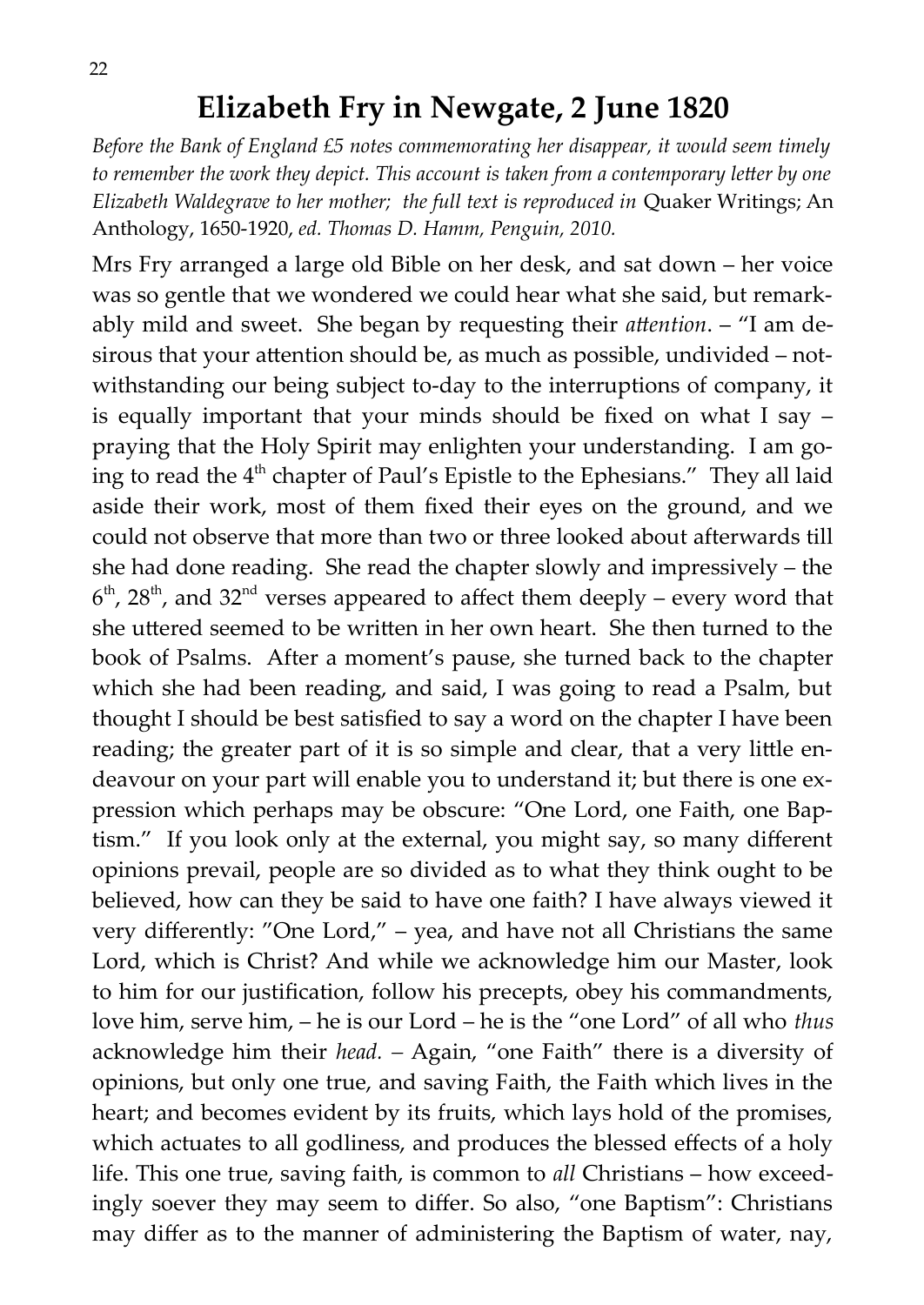though some even dispense with *that* altogether, yet there is one spiritual baptism of the heart, – the Spirit of God, sanctifying and renewing the heart, and creating it after God, in righteousness and true holiness. In this manner we have all "one Lord, one Faith, one Baptism; one God and Father of all, who is above all, and through all, and in you all. What a sweet bond of unity is this, where all are not only brethren in this world, but may hope to meet in Heaven, there to give glory to Him with one accord, for ever and for evermore."

Mrs Fry then read the 86<sup>th</sup> Psalm [*see page 31*], at the end of which, a brother Quaker said a few words of exhortation to all present, to join in Prayer on behalf of the poor sufferers contained in these walls, and not to be unmindful that all were sinners, all under one condemnation.

She then knelt down, and prayed so beautiful a Prayer, – with such fervency, so rich a flow of ideas, and such perfect command of Scripture language to clothe them in, that it is impossible to convey an idea of its beauty – the *chaunt*, in which the Quakers recite their prayers, gave it a very singular, but very impressive effect; for her voice is good, and when exerted, very strong and clear. This, after a few words from one of the company, concluded the service – the women retired in perfect order, each class separately, with its monitor from the front row; all making courtesies as they left the room. [ … ]

[Speaking to Lord Albemarle,] she said that her success surprised herself as much as it did others – that a very remarkable providence had attended all her efforts – she had never seen the Bible received as it had been there. "Ten years ago," said she, "when it occurred to me to make trial, I went with a young Friend into one of the wards, in which the greatest riot and confusion prevailed. I went in with my Bible in my hand, and told them I was come to read the Scriptures; they all flocked round me, and I am convinced many had never heard them before – it seemed to be glad tidings to them – all were attentive. I had been warned to take off such things as could possibly be stolen, but no attempt of the kind was made; if I dropped anything, it was picked up and brought to me. I felt rather alarmed at first, at the idea of being shut up with these poor creatures but I was preserved through it."

[ … ]

We went afterwards through part of the prison [...] She said that one proof of essential good being done, was, that, whereas the returns used to be 30 per cent., they are now less than 4.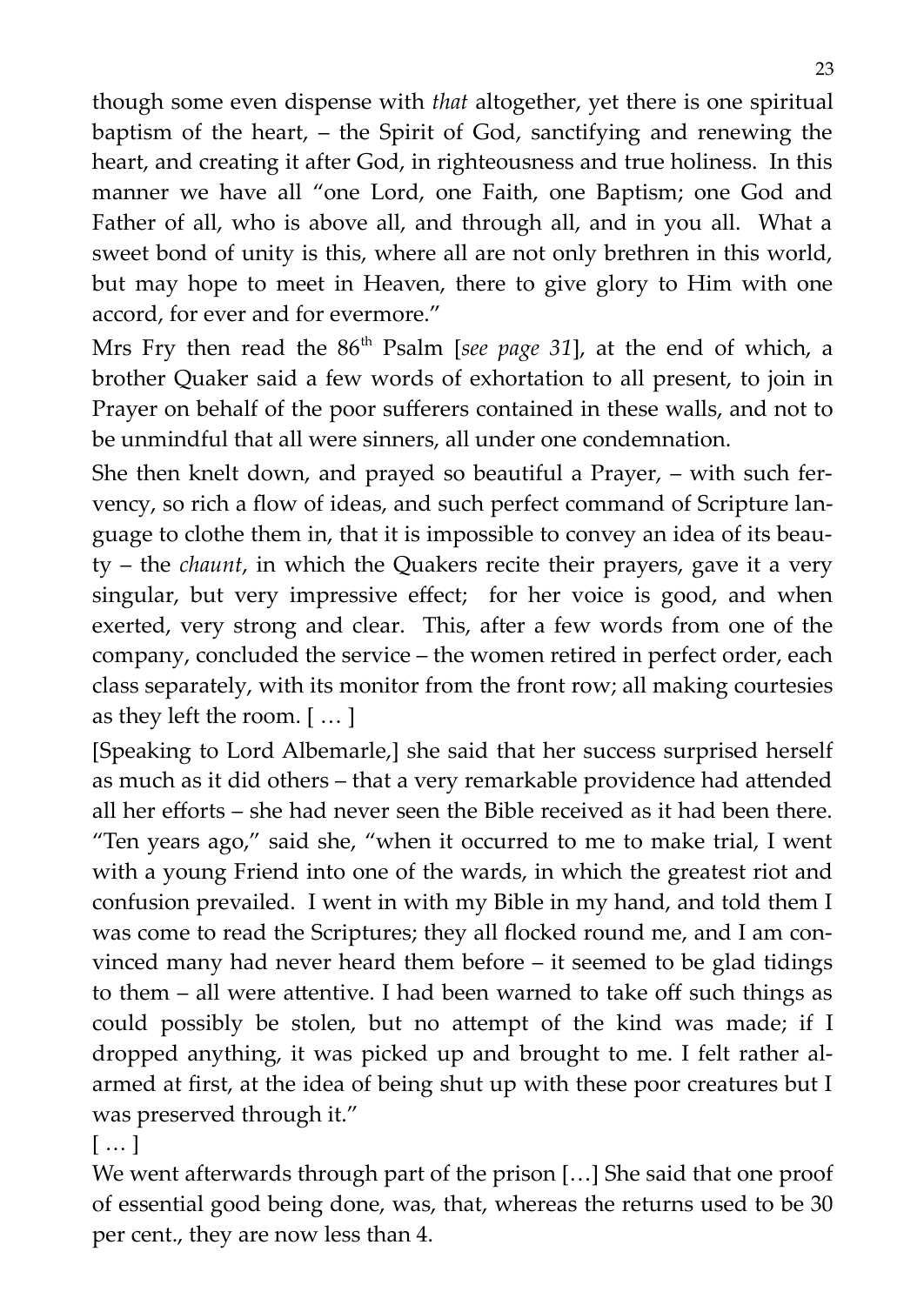### **Minutes of Area Meeting held on Saturday 19 November 2016 at Edinburgh Quaker Meeting House**

### **2016/11/01 Worship**

During opening worship *Quaker Faith & Practice* 23.48 has been read to us. God comes to us in the midst of human need and it is in building community life that we may learn to respond fairly to one another and address our most pressing needs as a society.

In ministry we heard that against the background of global bad news, the Light is shining, good things happen and at a personal level we continue to see that of God in everyone.

### **2016/11/02 Introductions**

We have ensured those present know each other's names and meetings. The attendance will be recorded in the concluding minute.

**2016/11/03 The minutes of our last meeting**, held on 18 September 2016 at The Open Door, Morningside, Edinburgh, have been signed and entered in the minute book.

### **2016/11/04 Matters Arising**

- a) Further to minutes 2016/01/08 *Our Prison Ministry*, and 2016/07/04 *Matters arising – donating funds to newly admitted prisoners on remand*, we note that Jenny Copsey and Marianne Butler will take on this task.
- b) Further to minute 2016/09/06 *Area Meeting Report and Accounts 2015*, we note that the Office of the Scottish Charity Regulator (OSCR) has accepted our 2015 return.
- c) We record that the following amendment to minute 2016/09/07 *Membership Matters*, was agreed by Between Meetings Procedure:

### *21st September, 2016*

*Further to Area Meeting minute 2016/09/07 Membership matters, b) Mark Borthwick, it was agreed by between meetings procedure to amend the minute, changing the meeting to be informed of Mark's membership from Portobello & Musselburgh to Central Edinburgh Local Meeting.*

d) Further to minute 2016/09/16 *Young Quaker Participation Day December 2016*, **Mairi Jones** (Central Edinburgh) was appointed by Between Meetings Procedure to attend this Meeting for Sufferings event. There is no need for a Supporting Friend for Mairi.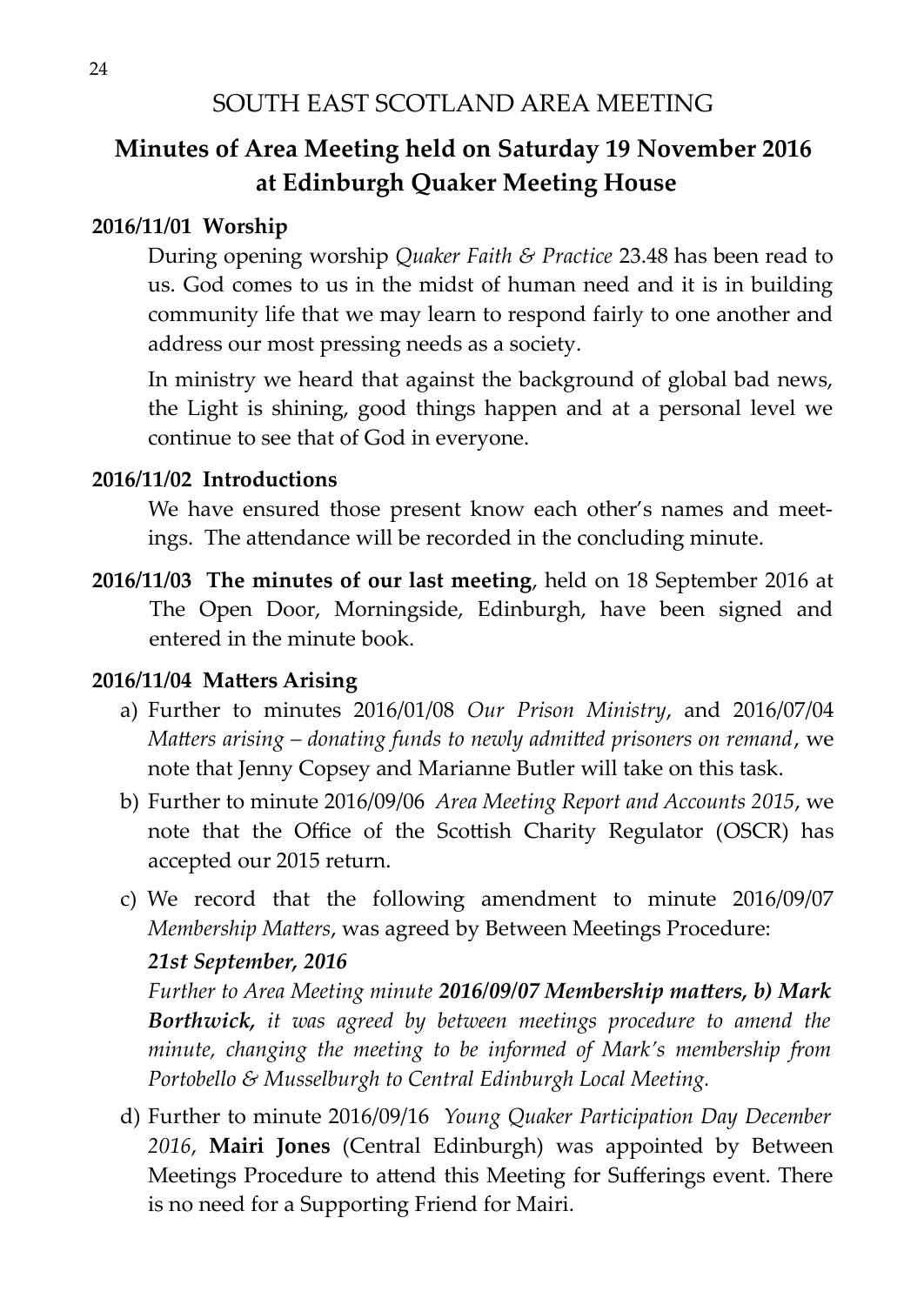- e) We are pleased to note that Polmont Meeting's  $30<sup>th</sup>$  birthday party was a success and a photograph of the birthday cake was on the front page of *The Friend* on 14 October.
- f) Further to minute 2016/09/17 *Correspondence and notices*, we note that Daniel Cullen has agreed to talk on his placement with QUNO (the Quaker United Nations Office, Geneva), at Area Meeting in Polmont on Saturday, 18 March, 2017.

### **2016/11/05 Membership matters**

### **Deirdre Armstrong**

Sara Davies and David Turner met with Deirdre on 23 September, 2016. The report of the visit has been read to us by our assistant clerk.

Deirdre has a Church of England background but for a time in her life she pulled away from the church and directed her energies towards the socialist and feminist movements. For the past twenty years she has attended Meeting for Worship in South Edinburgh Meeting, where she feels enriched and at home. Through working together on her journey towards membership with a fellow attender, she now feels ready to take this step.

We are pleased to accept Deirdre into membership of this Area Meeting and ask David Somervell to welcome her and Alison Burnley to inform South Edinburgh Meeting.

### **Record of deaths**

We record the deaths of Deborah Henry of Kelso Meeting on 2 October, 2016; and Peter Norris, long term attender at Tweeddale Meeting, on 29 October, 2016.

### **2016/11/06 Recommendations from the Festival Committee**

Alan Sayle has reported on the financial side of this year's Venue 40 events, which were enjoyable and successful.

The committee has recommended that £7500 be transferred to the Area Meeting Treasurer, which is the same as in 2015. They have asked us to agree to earmark this sum as follows: £1000 to Mines Advisory Group; £1000 to Aid & Abet; £1000 to Central Quaker work; £4500 for Area Meeting to cover Meeting House overheads and expenses incurred during the festival. This would leave the committee with a projected balance of just over £1000 at the end of 2016.

We agree to the committee's recommendations and ask our treasurer to make the donations, as agreed.

Alastair Cameron has updated us on the work of Aid & Abet and the transformative effects it is having on real lives.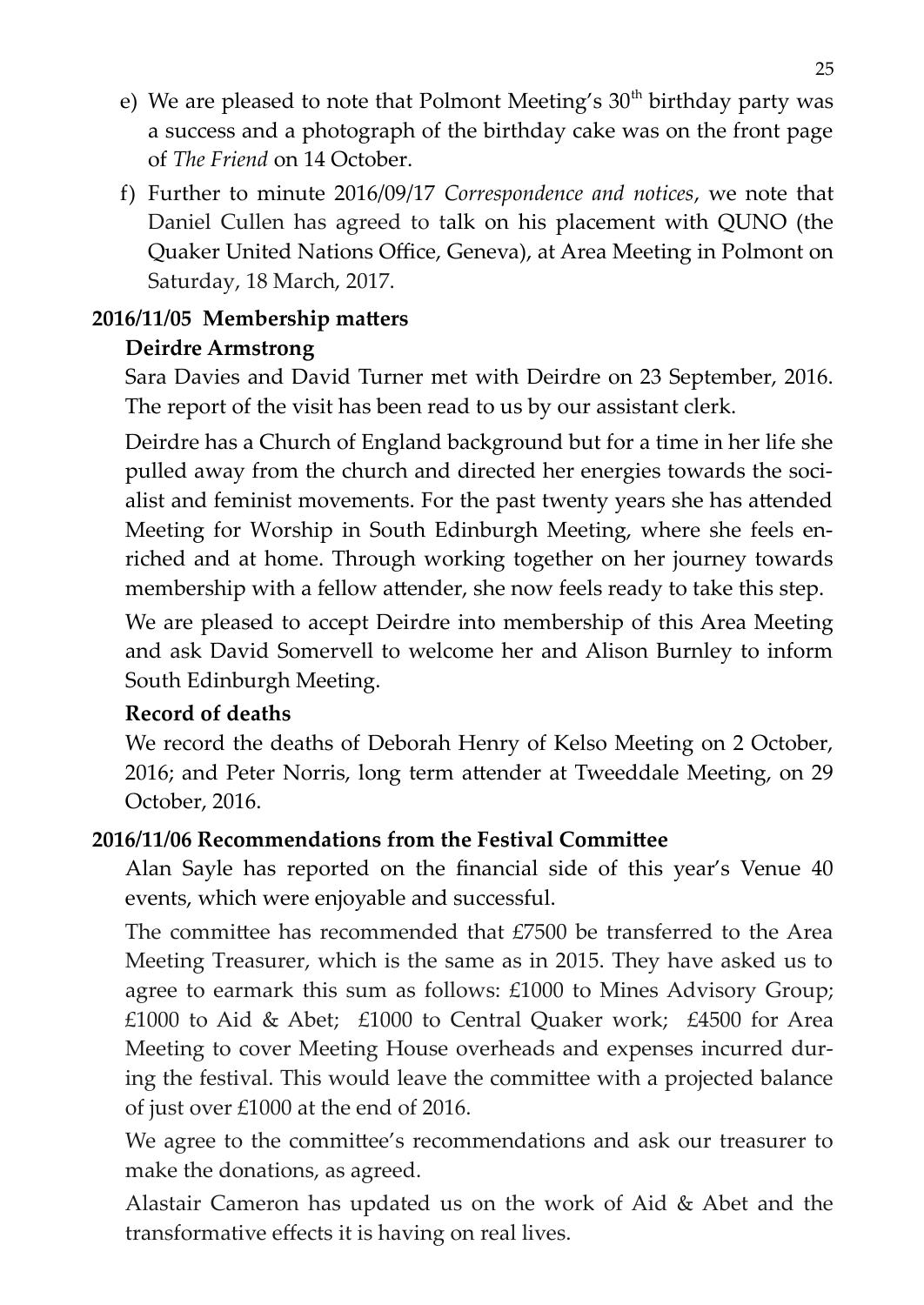We have heard the suggestion that in future years we donate a greater percentage of the surplus funds to Britain Yearly Meeting. We pass this to the Festival Committee for consideration and await their recommendations at a future Area Meeting.

We thank the Festivals Committee and all those involved for the work they do on our behalf. We would like to think it is the largest outreach event in the country.

### **2016/11/07 Representation on Young Friends General Meeting**

We have currently no connection with Young Friends General Meeting. To help link young Friends in South East Scotland Area Meeting with other young Friends, we appoint **Mark Borthwick** to serve as AM representative to YFGM until the end of December 2017*.*

### **2016/11/08 Representation at Quaker events**

### **Exploring Oversight: Woodbrooke, 13-15 January, 2017**

Cath Dyer has applied to attend this course to help her train for service to this meeting as an overseer. We agree that our treasurer should pay her expenses.

**Junior Yearly Mtg (JYM) 2017: University of Warwick, 29 July - 5 August** JYM is for 14-17 year olds (born between 1.9.99 and 31.8.02). We can nominate two young people for guaranteed places. We agree to seek to fill these places.

### **2016/11/09 Meeting for Sufferings report**

Henry Thompson has submitted a written report on Meeting for Sufferings held on 1 October, 2016, which has been sent to the clerk. The full report can be read in the current edition of *Sesame*.

Of particular interest to this Area Meeting, given our concern regarding militarism in Scottish schools, is General Meeting for Scotland's minute to Meeting for Sufferings on cadet forces in Scottish schools. The granting by the previous Chancellor of the Exchequer of monies from fines levied against the banks to the Ministry of Defence for the introduction and expansion of cadet forces in 500 state schools throughout Britain bypasses Scottish oversight of education in Scotland, as well as parliamentary debate at both Westminster and Holyrood. This is particularly concerning because it means that there is no straightforward way to ask the Scottish government/ parliament for equal time for peace education. Meeting for Sufferings discussed the minute and asked Quaker Peace & Social Witness to look into the issues raised.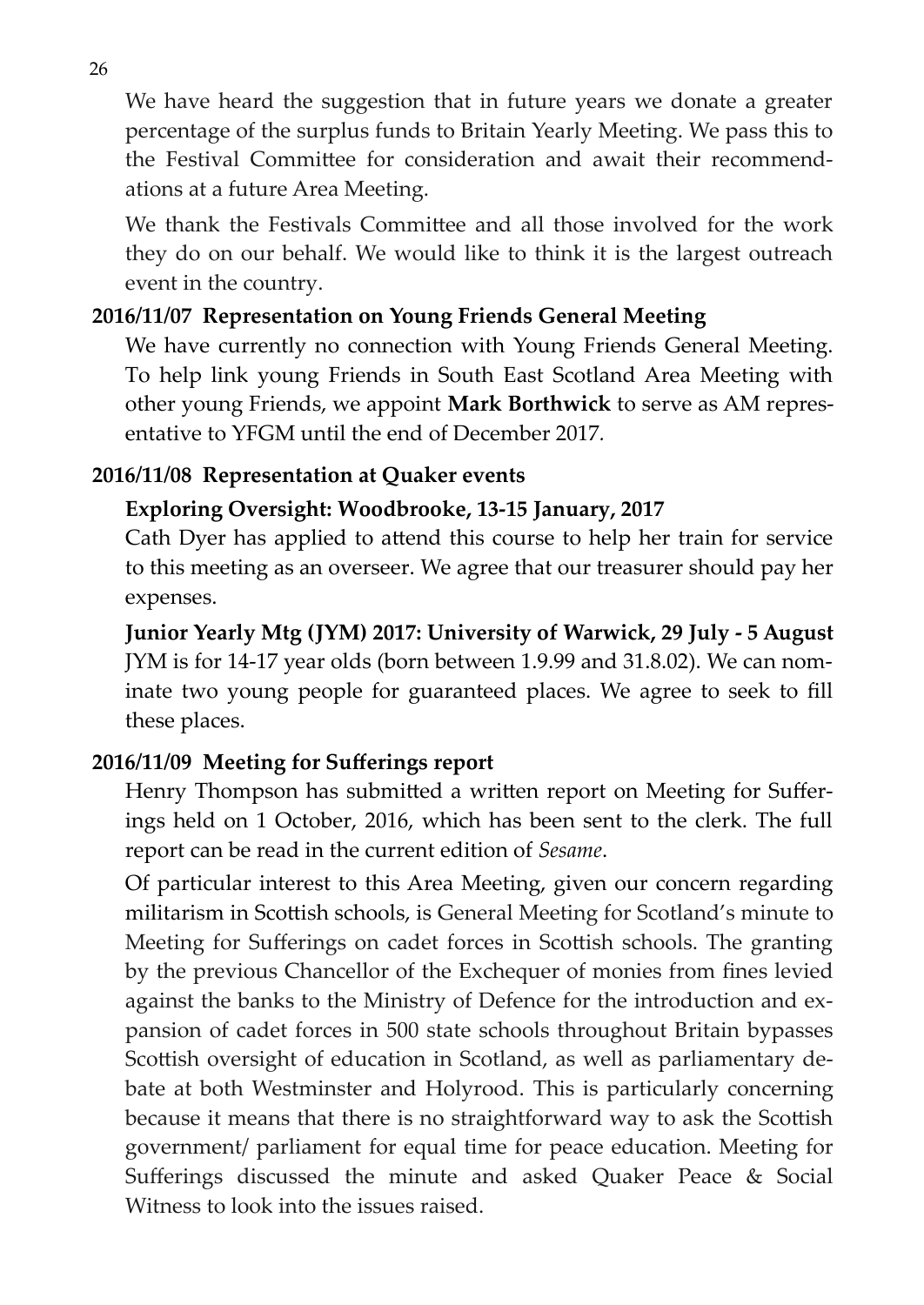### **2016/11/10 AM Library**

The clerk has received an email from Jim Pym, convener of the Area Meeting Library Committee, drawing our attention to problems with looking after our library. These can be summarised as:

- 1. Members of the committee have served for a very long time and would like to be released but recognise that there needs to be some continuity, so they are all willing to help induction of a new committee.
- 2. We need to discuss the purpose of the library. It is full and to make room for new books, old books have to be discarded. To help them do this, the librarians need to know more about what use Friends want to make of the library. We note that there are some pamphlets, which need to be kept.

There has also been an article by Don Stubbings in *Sesame*, on issues to do with the library.

To help us decide on the most appropriate course of action, we appoint:

**Laura Pearson** (Central Fife)

**Sara Davies** (Central Edinburgh)

**Clayton Cameron** (Central Edinburgh)

to look into the problem, including taking into consideration what is available on the internet and that there are also books in some local meetings, in particular Kelso. They should consult, (a) local meetings on the purpose of the library and what use they might make of it, and (b) members of the Library Committee. We ask these three Friends to report back to Area Meeting in March. [*See page 9*]

We thank our Library Committee for continuing to give service at the moment.

### **2016/11/11 Nominations Committee Report**

### **1. Appointments**

Nominations Committee has brought forward the names of the following Friends:

To serve from October 2016 to end of September 2017:

### *Festival Committee* –

- a) **Alan Sayle**, Central Edinburgh
- b) **Cathie McCurrach**, Central Edinburgh
- c) **Rachel Frith**, Central Edinburgh
- d) **Tam Pollard**, Central Edinburgh

To serve from January 2017 to end of December 2019:

e) Assistant Clerk, Trustees – **Ken Jobling**, Central Edinburgh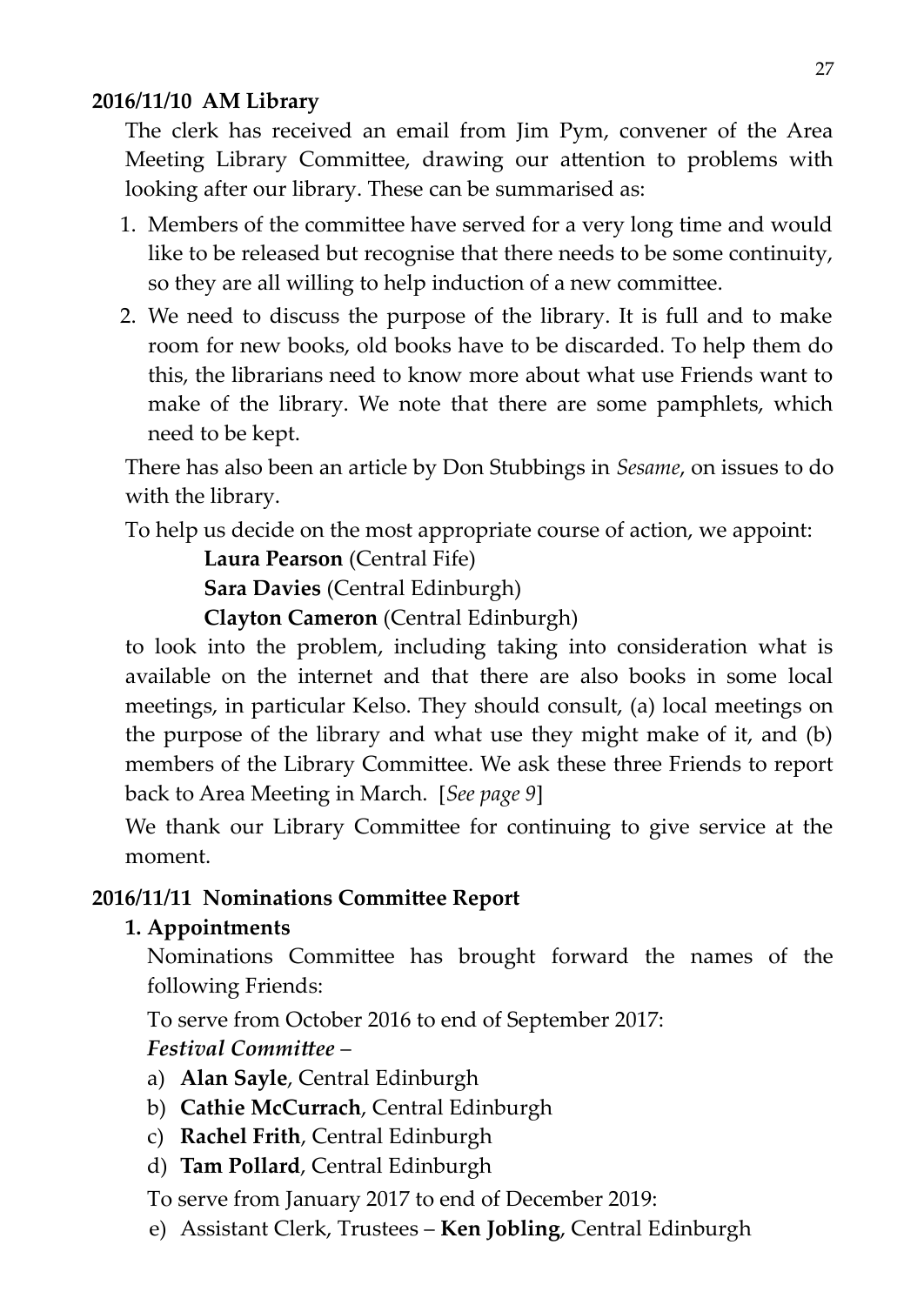- f) Elder **Esther Shreeve**, South Edinburgh
- g) Funerals Committee **Laurie Naumann,** Central Fife (second triennium)

To serve from January 2017 to end of December 2017:

h) John Wigham (Enjoyment) Trust –**Annie Miller**, Central Edinburgh

These names being acceptable to us, we appoint these Friends accordingly.

### **2. Release from Service**

The following Friends have asked to be released from service: John Fitzgerald (Central Edinburgh, convenor, Festival Committee), John Cassie (Tweeddale, Pastoral Care Team) and Hilary Constable (Central Edinburgh, Oversight and Pastoral Care).

We agree to these requests with immediate effect and thank the Friends concerned for their service.

### **2016/11/12 Discovering our gifts**

Our Clerk, Elizabeth Allen, introduced this item, reminding Friends that if we are to live out our faith in the world we need to recognize our own and other people's gifts and learn how to use them. Sometimes others discern gifts in us that we don't know we have. We grow when we accept that discernment.

Don Stubbings and Mary Woodward have facilitated an exercise designed to help us identify our gifts and those of others. In small groups, each of us spoke about "Something that lights you up". At the end we came together in worship to share our insights.

We suggest that Friends might find it useful to do this exercise in their Local Meetings.

We thank Don and Mary for helping us to explore our gifts.

### **2016/11/13 Area Meeting dates for 2017**

The confirmed dates for 2017 are:

**Monday, 23 January**, 7.00 to 9.00 pm, Edinburgh Quaker Meeting House **Saturday, 18 March**, *time to be notified*, Polmont

**Monday, 15 May**, 7.00 to 9.00 pm, Edinburgh Quaker Meeting House

**Saturday, 24 June**, *time to be notified*, Central Fife

**Tuesday, 15 August**, 7.00 pm to 9.00 pm, Scottish Churches Housing Action, 44 Hanover Street, Edinburgh EH2 2DR

**Saturday, 23 September**, *time to be notified*, Kelso

**Saturday, 25 November**, *time to be notified*, Portobello & Musselburgh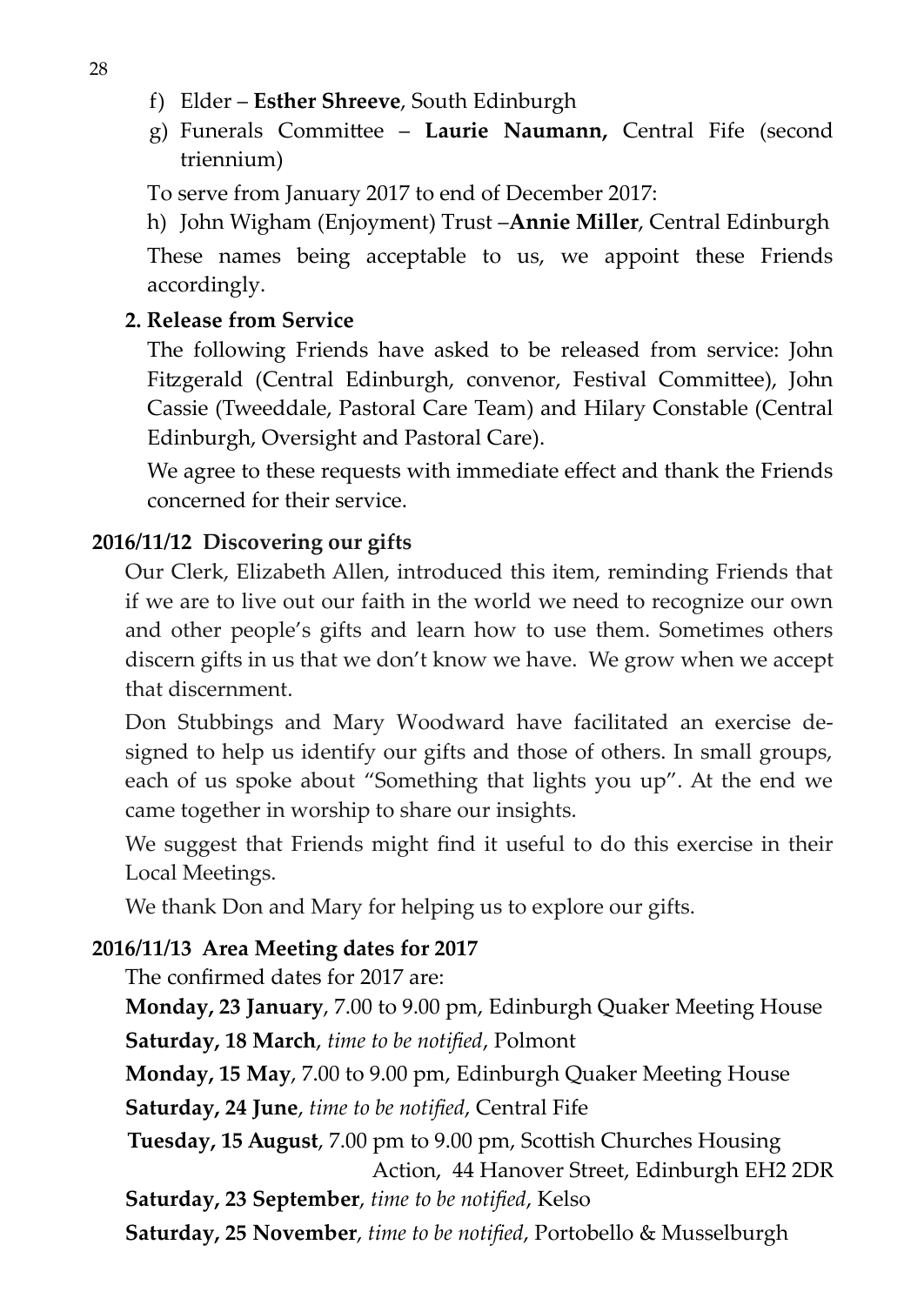### **2016/11/14 Enquirers' weekend report**

General Meeting for Scotland concluded that enquirers' events would be best organised by Area Meetings and asked South East Scotland and West Scotland Area Meetings to take on this task. South East Scotland Area Meeting has arranged the events for 2016.

Pat Lucas has presented a full report [*see page 14*] on the enquirers' weekend held on 2-4 September 2016 in Coatbridge and the enquirers' day in Inverness on 22 October. Eight participants attended the weekend event. The participants wanted to keep in touch with one another. A request was made for more practical help with finding a way into the silence. Nine people attended the Inverness day. We note that there was interest in the difference between attenders and members and in what continuing support there is for people who come into membership.

We are pleased that those who attended these events found them very useful and we thank Pat and Phil Lucas, Katrina McCrea and Max Marnau for organizing and facilitating them on our behalf.

We would like to see a future Area Meeting focus on ways of inducting enquirers into an understanding of Quaker ways.

### **2016/11/15 AM Archives Group request**

On behalf of the AM Archives Group, Pat Lucas has requested permission to donate a book, listing subscribers to the purchase of the stereoscopic box from the Edinburgh Exhibition of 1886 gifted to Eliza Wigham, to the Museum of Edinburgh, where the box is now housed.

We agree to this request.

### **2016/11/16 What we did for Quaker Week**

We have shared accounts of what we did for Quaker Week 2016.

We have heard that Quaker posters were put in the shop front of the Open Door, where South Edinburgh Friends meet. Cakes were provided for the café at the Open Door and some Friends responded to the invitation to have a presence in the café, for casual conversation.

Quaker Week was extra special for Friends in Polmont this year, as it was their 30<sup>th</sup> anniversary. They had an exhibition of conscientious objection material, a display of white poppies and a coffee morning in Falkirk, which have raised their profile locally. They also had a ceilidh.

Portobello & Musselburgh Meeting had a 'street presence' on Musselburgh High Street, on the living wage, which attracted interest from the public.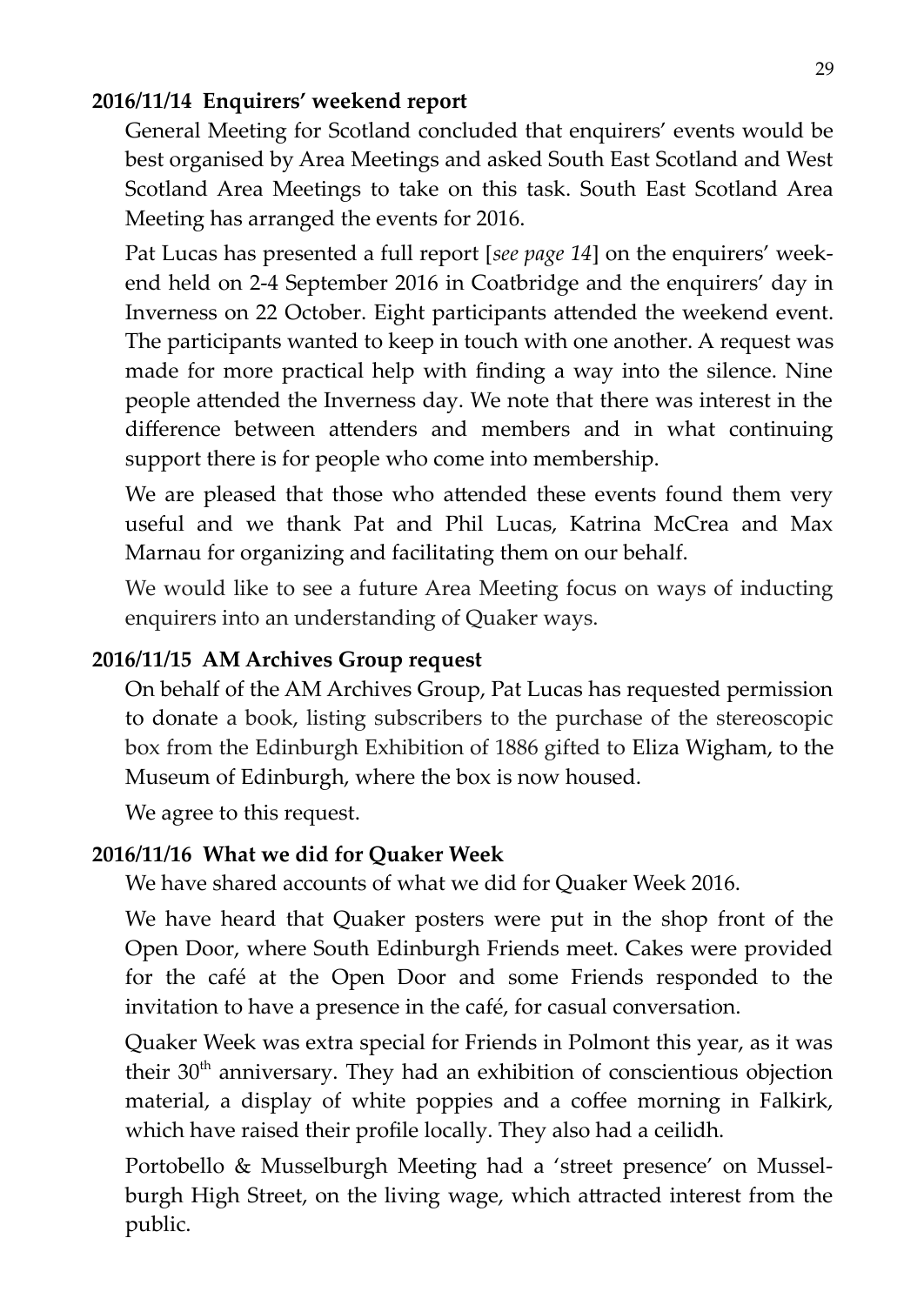Central Edinburgh Meeting placed thirty plus copies of the outreach edition of *The Friend* in the Meeting House foyer. They have almost all been taken. After Quaker week, Central Edinburgh hosted members of Mayfield Salisbury Church of Scotland for Meeting for Worship and chat.

We were reminded that we are coming to the end of Interfaith Week and that this provides an opportunity for interacting with other people of faith.

We have heard of the suggestion that the Edinburgh Meeting House be opened for the Doors Open weekend next year, which is at the end of September, and that this could be done for Quaker Week too.

### **2016/11/17 SESAM Announcements**

It seems that some Friends are not on the SESAM email list.

We ask local meeting clerks to send the email addresses of any Friends in their meeting who are not receiving emails from SESAM Announcements and who would like to be added to the list to contact their overseer, who in turn should contact Andrew Farrar (Central Edinburgh).

### **2016/11/18 Notices**

 We note the following Christmas and New Year alterations to the schedule of Local Meetings:

There will be **no** Meeting for Worship on 25 December at:

**Tweeddale Polmont Portobello & Musselburgh**

**South Edinburgh** will meet at the home of Sylvia Massey at 10.30 am on 25 December and 1 January.

There will be **no** meeting in **Polmont** on 1 January, 2017.

**Kelso** – Friends are advised to contact Marianne Butler (tel. 01289 386 022) for up-to-date arrangements for Meeting for Worship on Christmas Day and New Year's Day.

- We have received information about becoming a governor of a Quaker School. For further details see **[www.aquakereducation.co.uk](http://www.aquakereducation.co.uk/)**
- There will be a Meeting for Learning on "Seeking Sanctuary the tortuous route for those seeking asylum in UK" from 3-5 pm on Monday, 28 November at 71 Nile Grove, Morningside, Edinburgh EH10 4SN. If able to participate, please advise **[David.Somervell@ed.ac.uk](mailto:David.Somervell@ed.ac.uk)**; tel. 07743 759 528 or 0131 447 7862.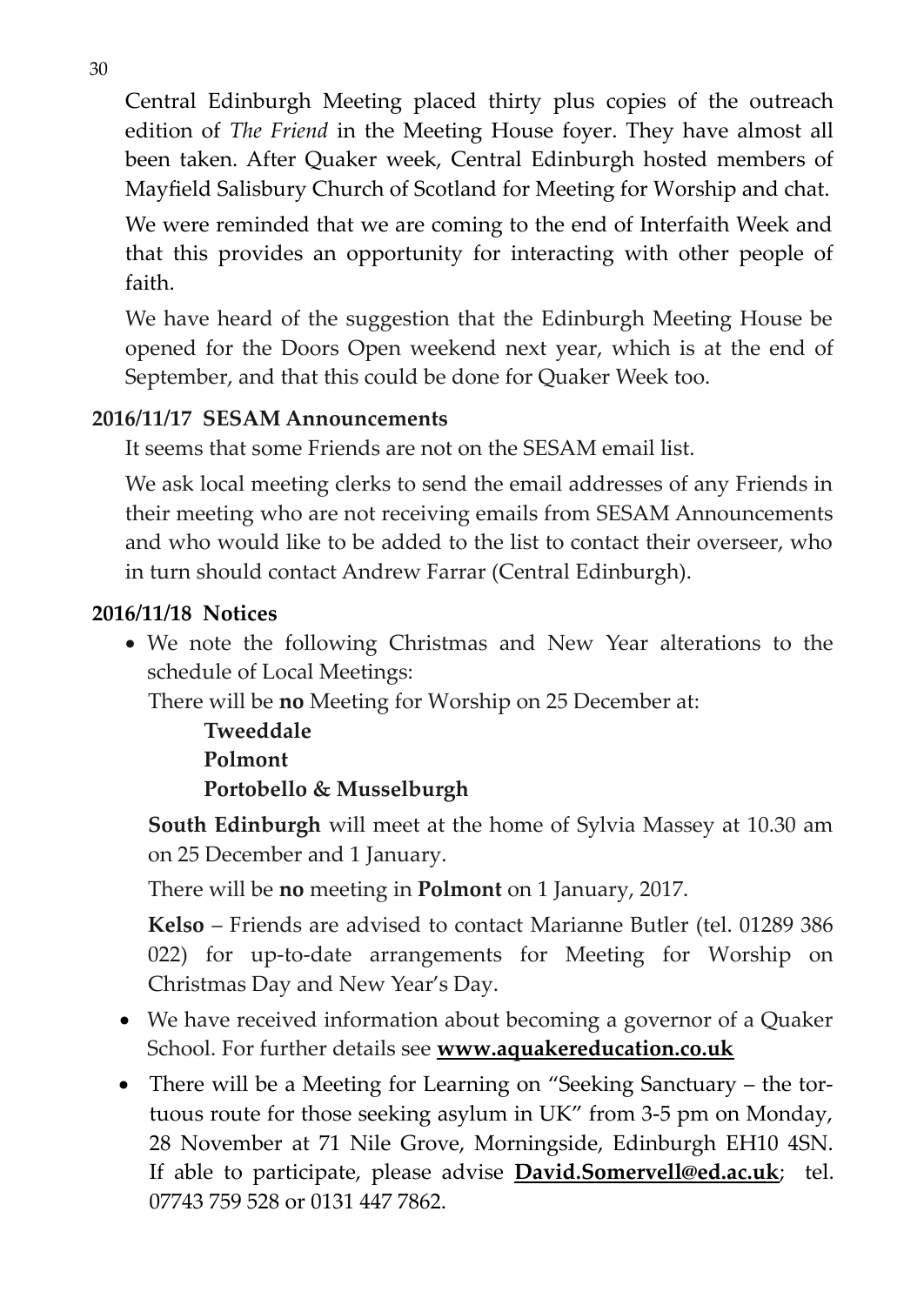### **2016/11/19 Closing minute**

23 members representing seven Local Meetings have attended all or part of this Area Meeting, as indicated below:

| Central   | Central Fife | East Lothian | Kelso     | Penicuik |
|-----------|--------------|--------------|-----------|----------|
| Edinburgh |              |              |           |          |
| 12        |              |              |           |          |
| Polmont   | Portobello & | South        | Tweeddale |          |
|           | Musselburgh  | Edinburgh    |           |          |
|           |              |              | -         |          |

We next meet on Monday 23 January 2017 at the Quaker Meeting House, 7 Victoria Terrace, Edinburgh EH1 2JL at 7.00 pm.

> (Signed) **Elizabeth Allen, Clerk**

#### **Psalm 86 (A.V., 1611)**

*Bow down thine ear, O LORD, hear me: for I am poor and needy.* 

*Preserve my soul; for I am holy: O thou my God, save thy servant that trusteth in thee. Be merciful unto me, O Lord: for I cry unto thee daily.*

*Rejoice the soul of thy servant: for unto thee, O Lord, do I lift up my soul.*

*For thou, Lord, art good, and ready to forgive; and plenteous in mercy to all them that call upon thee.*

*Give ear, O LORD, unto my prayer; and attend to the voice of my supplications. In the day of my trouble I will call upon thee: for thou wilt answer to me.*

*Among the gods there is none like unto thee, O Lord; neither are there any works like unto thy works.*

*All nations whom thou hast made shall come and worship before thee, O Lord; and shall glorify thy name.*

*For thou art great, and doest wondrous things: thou art God alone.*

*Teach me thy way, O LORD; I will walk in thy truth: unite my heart to fear thy fame.*

*I will praise thee, O Lord my God, with all my heart: and I will glorify thy name for evermore.*

*For great is thy mercy toward me: and thou hast delivered my soul from the lowest hell.*

*O God, the proud are risen against me, and the assemblies of violent men have sought after my soul; and have not set thee before them.* 

- *But thou, O Lord, art a God full of compassion, and gracious, long-suffering, and plenteous in mercy and truth.*
- *O turn unto me, and have mercy upon me; give thy strength unto thy servant, and save the son of thy handmaid.*
- *Shew me a token for good; that they which hate me may see it, and be ashamed: because thou, LORD, hast holpen me, and comforted me.*